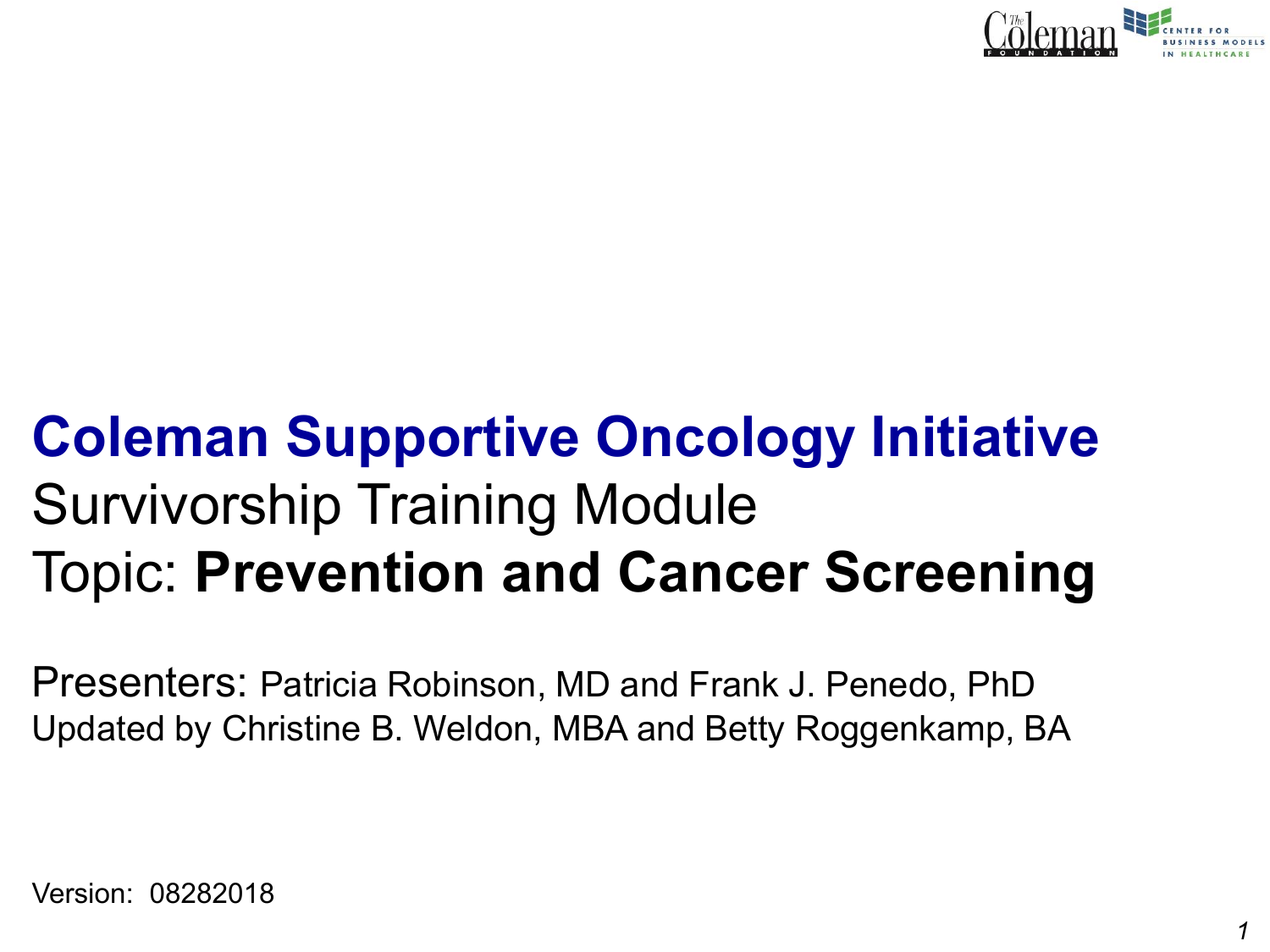

# **By the end of this module you should be able to:**

**1. Discuss appropriate cancer screening** 

# **2. Identify cancer prevention strategies**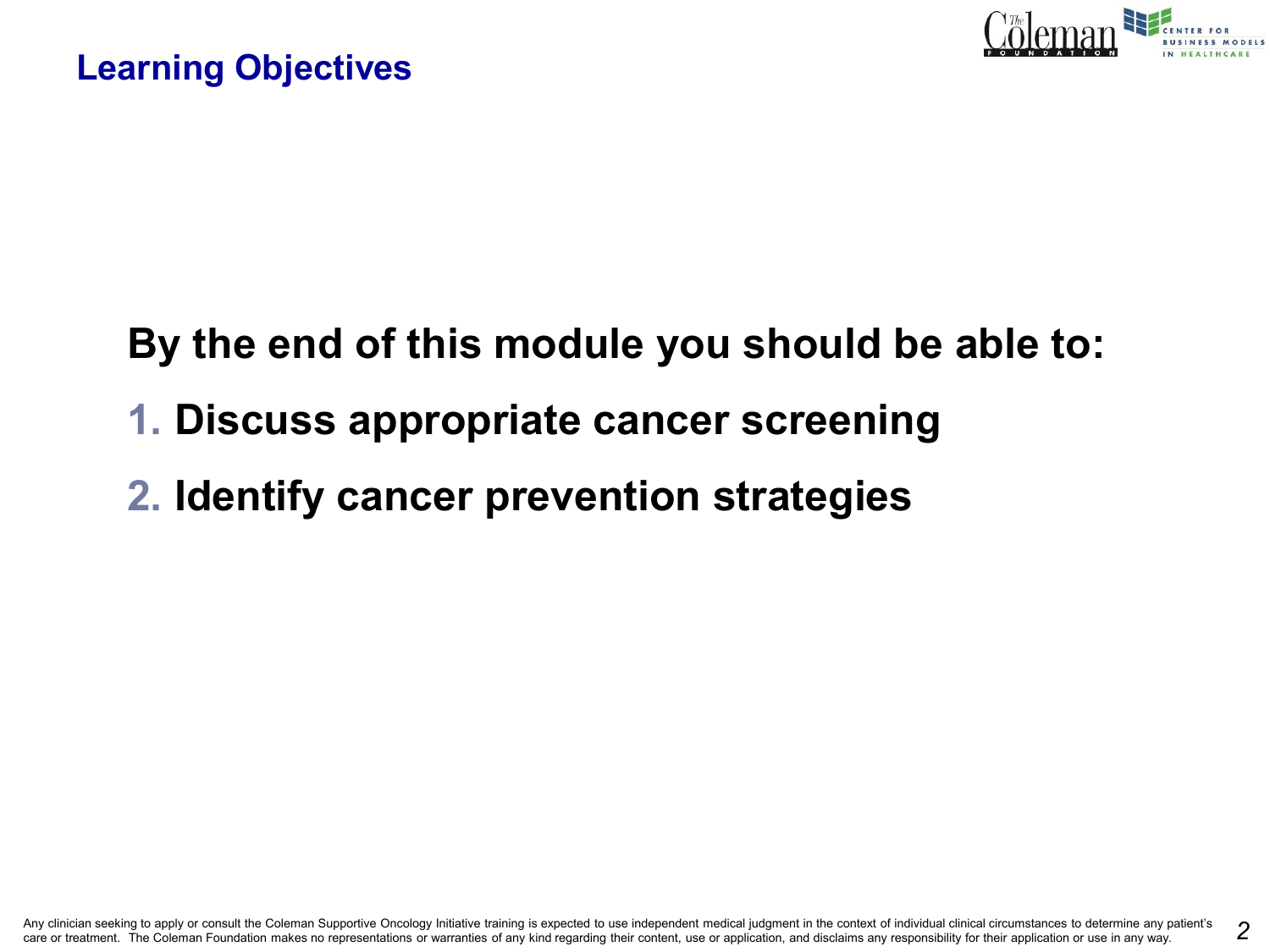

### **Prevention Defined**

- Prevention is the first phase of the cancer control **continuum. It is intended to reduce cancer incidence and mortality.**
- **Cancer development is not a distinct event, but rather a process that occurs over time.**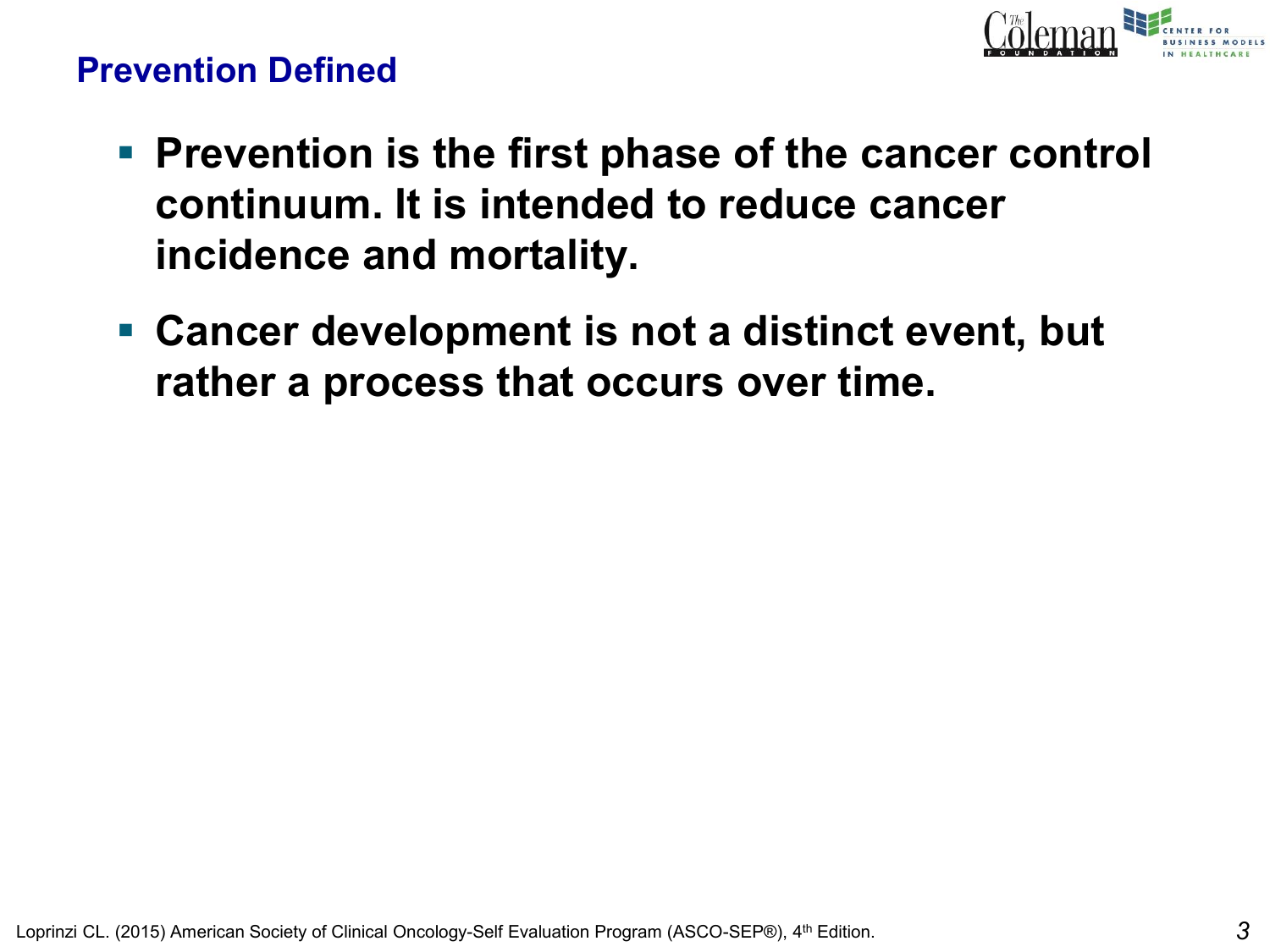

### **Primary Prevention**

▪ **Primary prevention is the use of an intervention that alters the genetic, biologic and environmental factors associated with causation.**

# ▪ **Examples of primary prevention:**

- Stop Smoking and/or Smokeless tobacco
- oSun avoidance
- o Diet modification
- o Healthy BMI / Weight
- oPhysical activity, including aerobic, strength/resistance and stretching/yoga
- oAvoidance of occupational carcinogenesis
- oAvoidance of ionizing radiation
- o Cancer virus vaccination

Loprinzi CL. (2015) American Society of Clinical Oncology-Self Evaluation Program (ASCO-SEP®), 4<sup>th</sup> Edition; The NCCN Clinical Practice Guidelines in Oncology (NCCN Guidelines®) Survivorship (Version 1.2018). © 2018 National Comprehensive Cancer Network, Inc. Available at: [NCCN.org.](http://www.nccn.org/) Accessed August 28, 2018.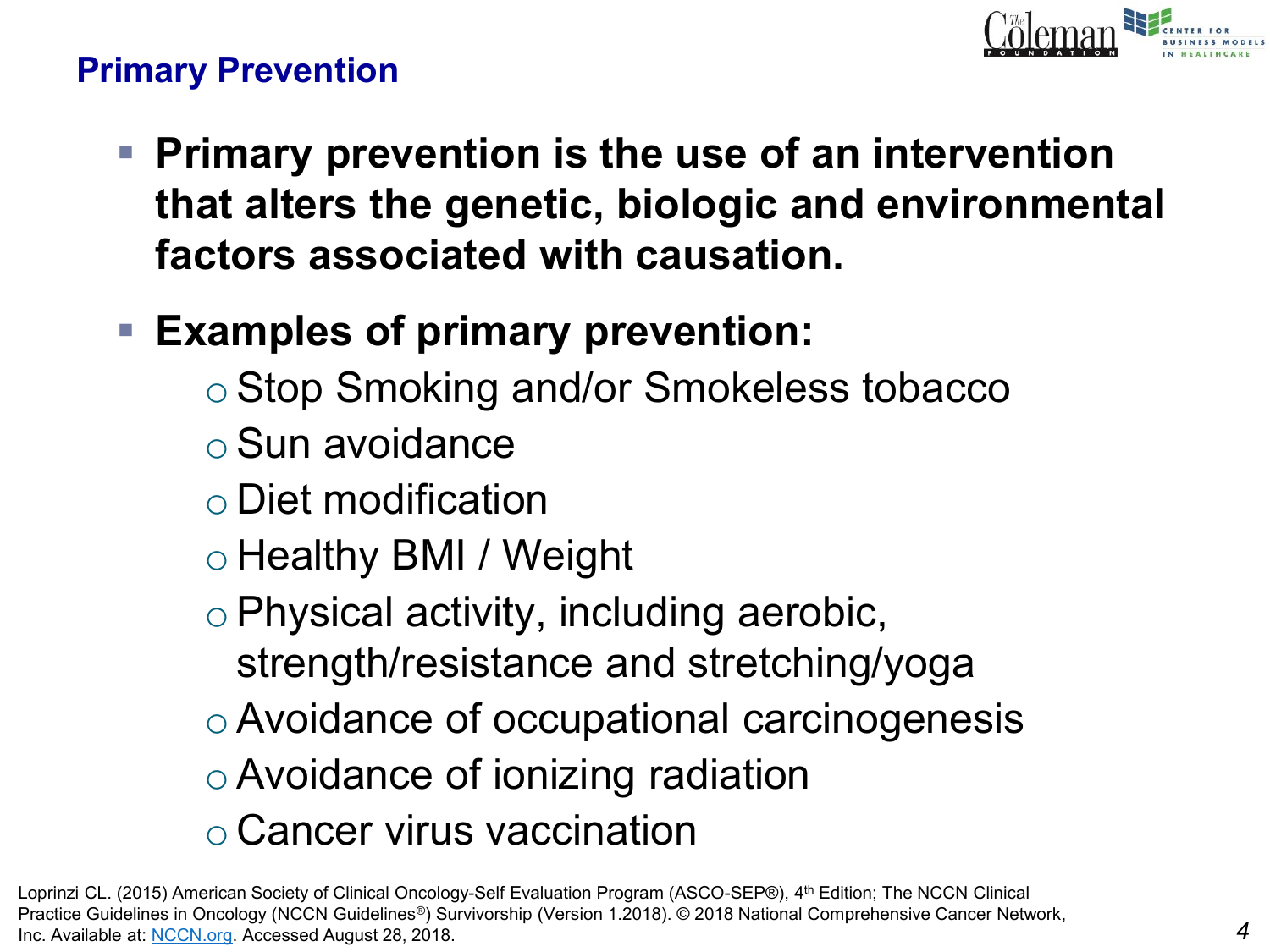

### **Secondary Prevention**

■ Secondary prevention includes screening for **asymptomatic cancers, which is intended to detect early stage cancers so that treatment can be introduced earlier to reduce mortality.**

### **Chemoprevention**

- Cancer chemoprevention is the use of natural or **synthetic chemical agents to reverse, suppress, or prevent cancer before the development of an invasive malignant process.**
- **Compounds of interest in chemoprevention include anti-inflammatory agents, antioxidants, differentiating agents, or hormone antagonists.**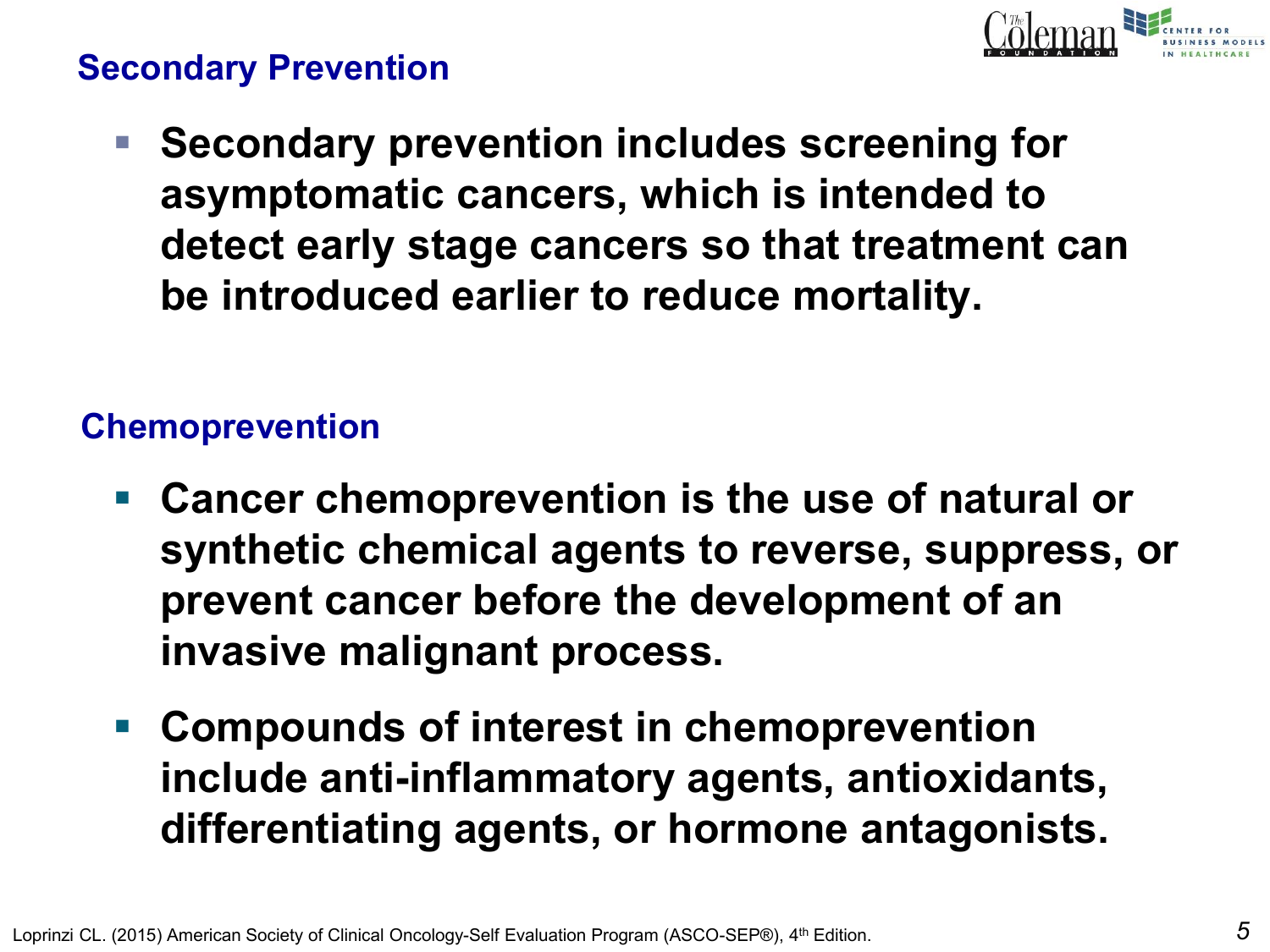

*6*

### **Second Primary Cancers in Cancer Survivors**

- **Second cancers may occur in cancer survivors due to genetic mutations, sequelae of cancer treatment, and/or risk factors that led to the first cancer**, **e.g., smoking.**
- The overall cancer rate is greater in cancer **survivors than in the general population.**

The NCCN Clinical Practice Guidelines in Oncology (NCCN Guidelines®) Survivorship (Version 1.2018). © 2018 National Comprehensive Cancer Network, Inc. Available at: [NCCN.org.](http://www.nccn.org/) Accessed August 28, 2018. Loprinzi CL. (2015) American Society of Clinical Oncology-Self Evaluation Program (ASCO-SEP®), 4<sup>th</sup> Edition.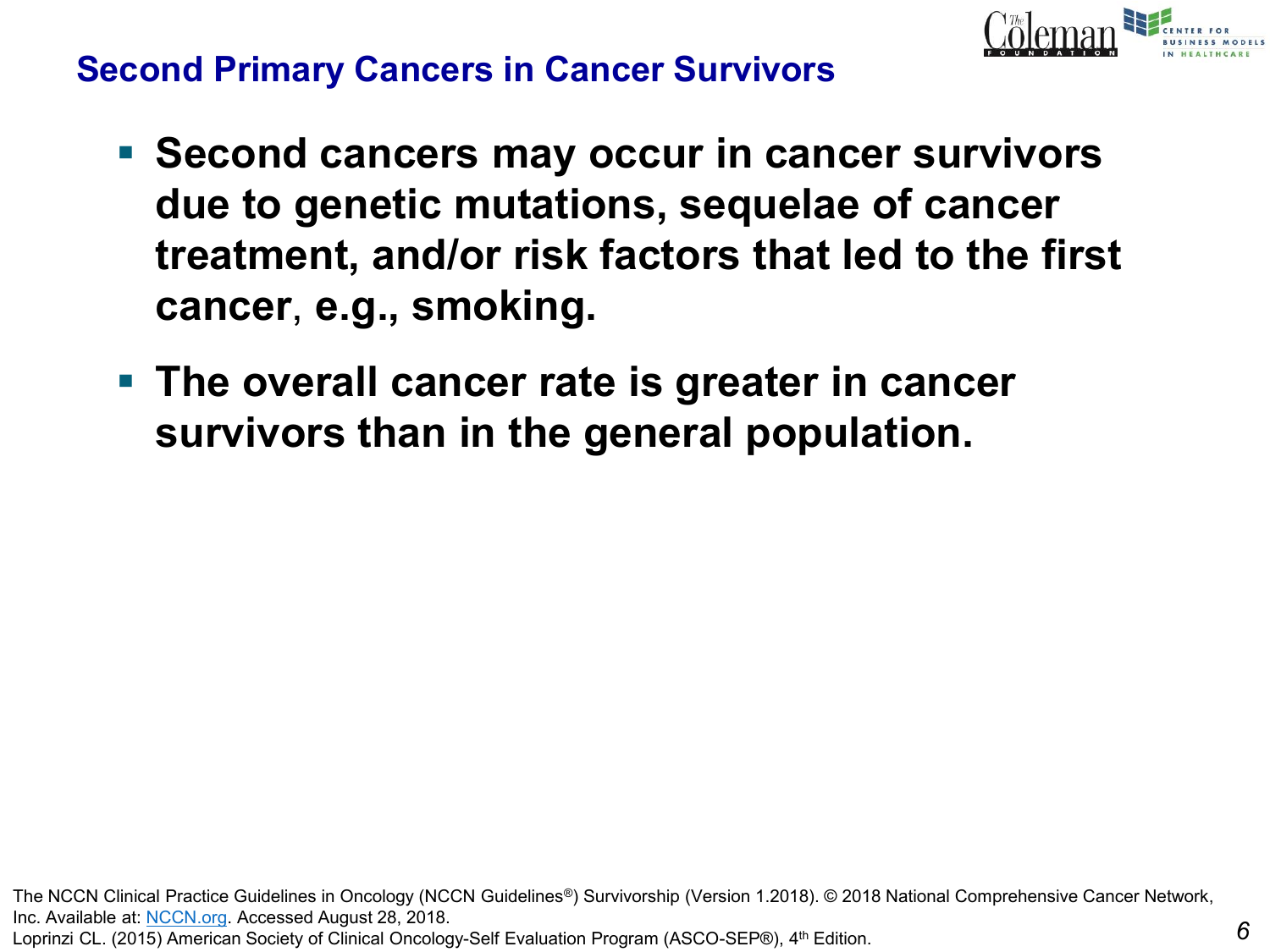### **Colorectal Cancer Screening**

- **EXTE: It is recommended that colon cancer screening for patients at average risk begins at age 45.**
- **Acceptable options include colonoscopy every 10 years, annual fecal-based tests, or flexible sigmoidoscopy every 5 years with or without an interval stool**-**based test at year 3.**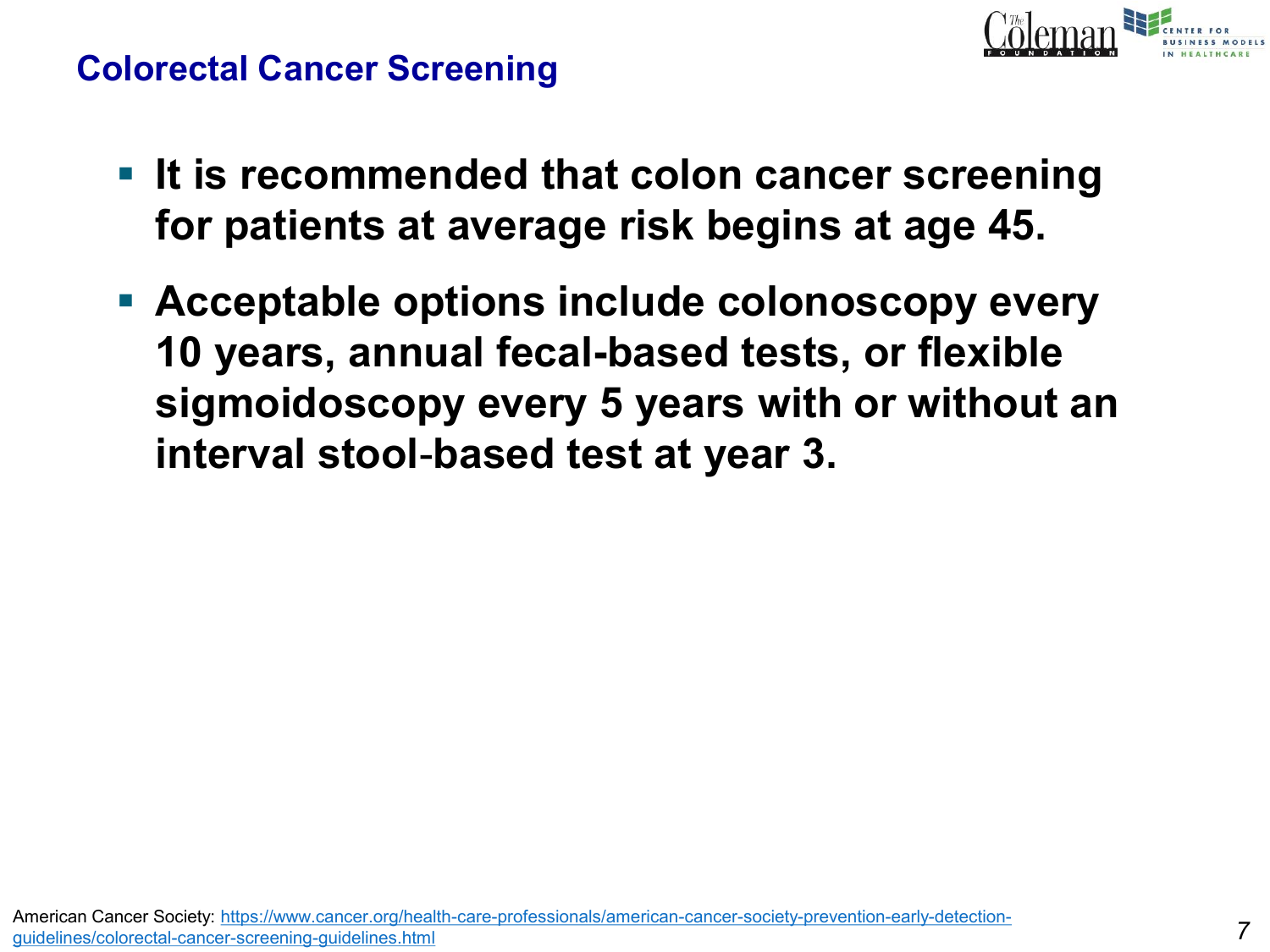

### **Lung Cancer Screening**

- **Lung cancer screening is not recommended in people who are at average risk for lung cancer.**
- **Lung cancer screening is recommended for individuals at high risk of lung cancer who:**
	- o **Have at least a 30**-**pack/year smoking history;**
	- o **Are still smoking or have quit smoking within the last 15 years; and**
	- o **Are 55 to 74 years of age and in fairly good health**
- **Given the high rate of false positive results, the risks and benefits of lung cancer screening should be discussed with the individual before a low dose CT scan is obtained.**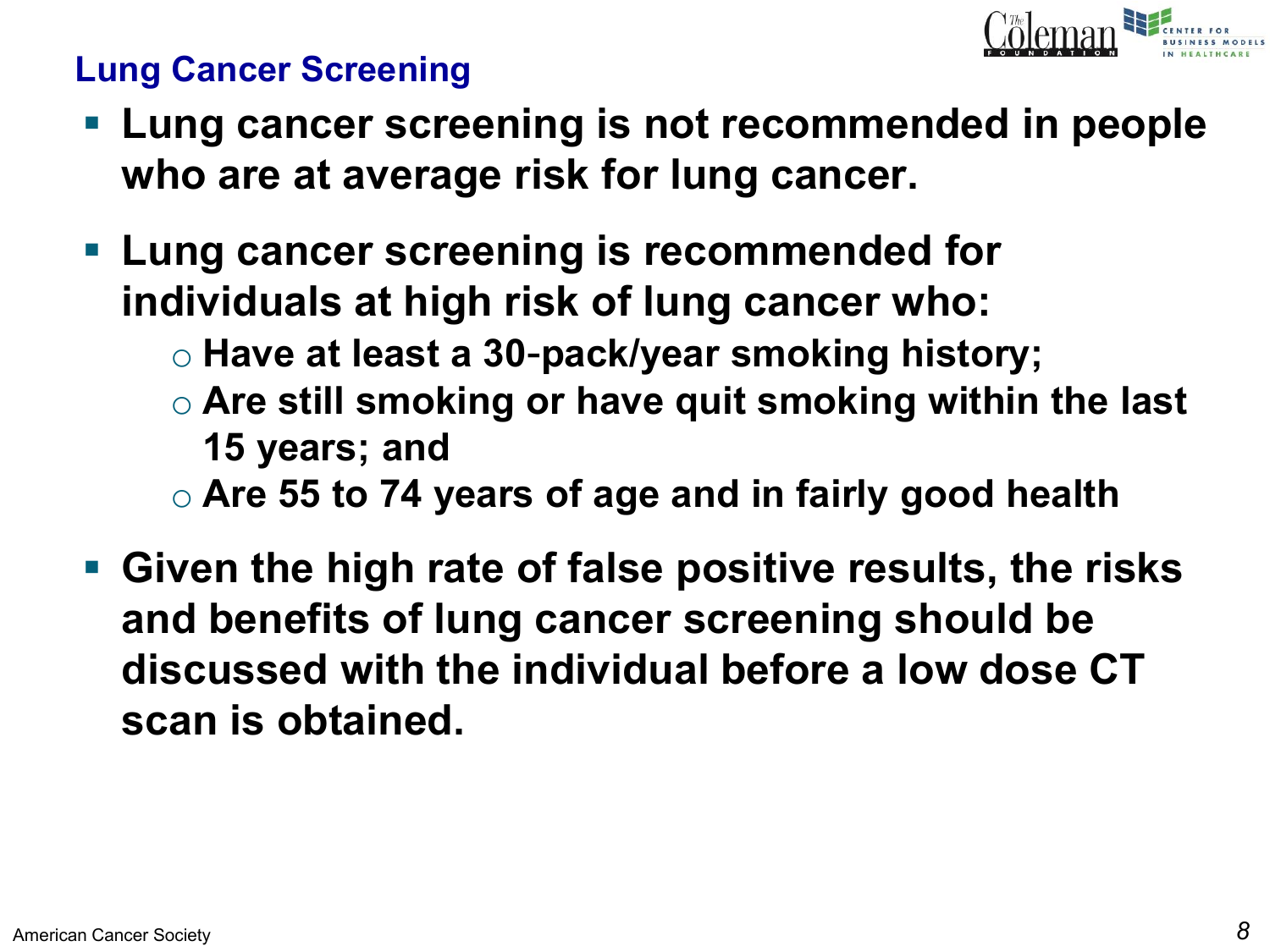

### **Cervical Cancer Screening**

- **Cervical cancer screening should start at age 21.**
- Women between the ages of 21 and 29 should have a Pap test done **every 3 years. HPV testing should not be used in this age group unless it is needed after an abnormal Pap test result.**
- **Women between the ages of 30 and 65 should have a Pap test plus an HPV test done every 5 years.**
- **Women over age 65 who have had regular cervical cancer testing in the past 10 years with normal results should not be tested for cervical cancer. Once testing is stopped, it should not be started again.**
- Women with a history of a serious cervical pre-cancer result should **continue to be tested for at least 20 years after that diagnosis, even if testing goes past age 65.**
- Women who are post total hysterectomy, for reasons not related to **cervical cancer or serious pre-cancerous lesions, should not be tested.**
- All women who have been vaccinated against HPV should still **follow the screening recommendations for their age groups.**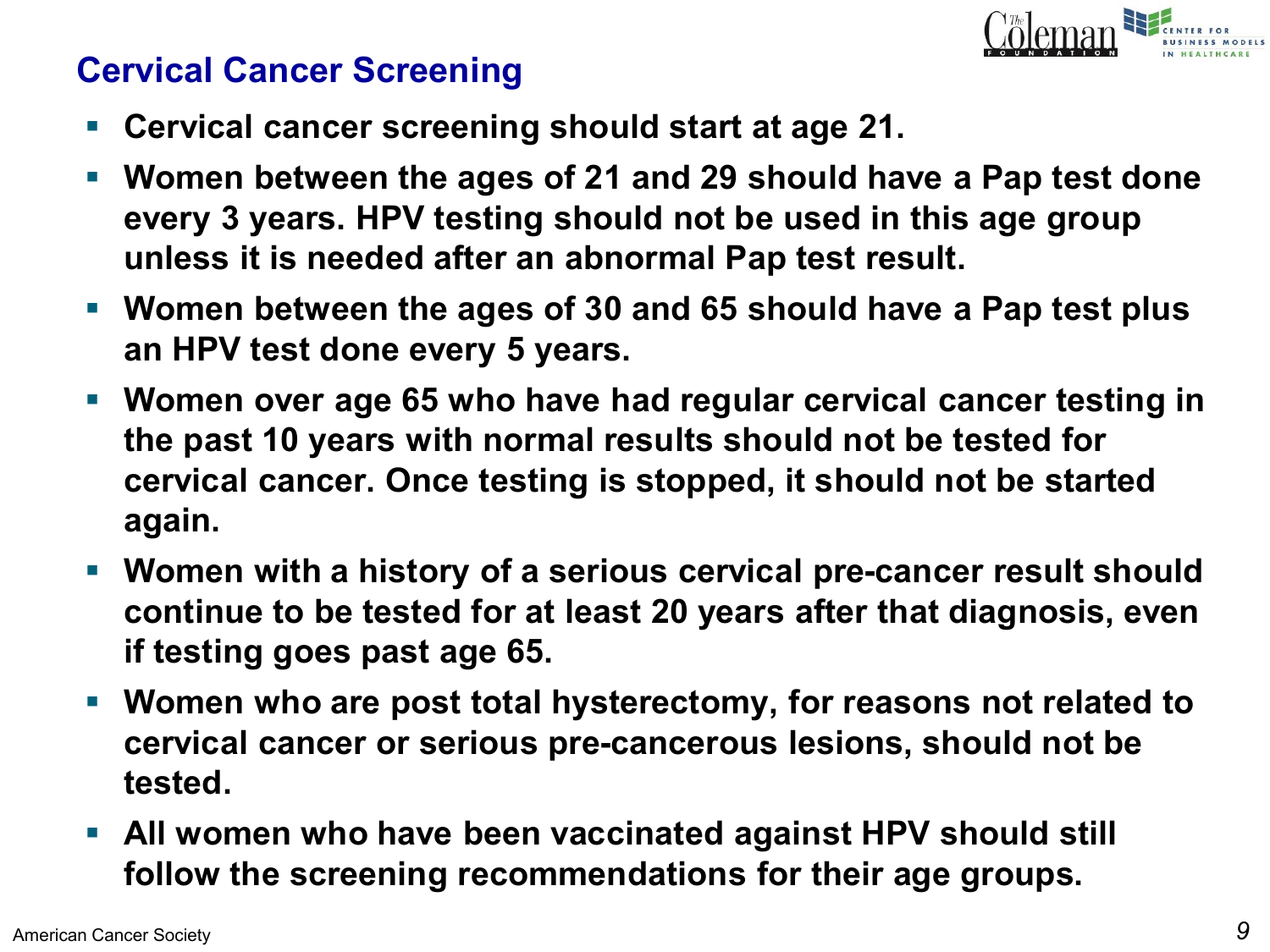

### **Breast Cancer Screening**

- These guidelines are for women at *average* risk for **breast cancer:**
	- o Women ages 40 to 44 should have the choice to start annual breast cancer screening with mammograms if they wish to do so. The risks of screening, as well as the potential benefits, should be considered.
	- o Women ages 45 to 54 should get mammograms every year.
	- o Women ages 55 and older should switch to mammograms every 2 years, or have the choice to continue yearly screening.
	- o Screening should continue as long as a woman is in good health and is expected to live 10 more years or longer.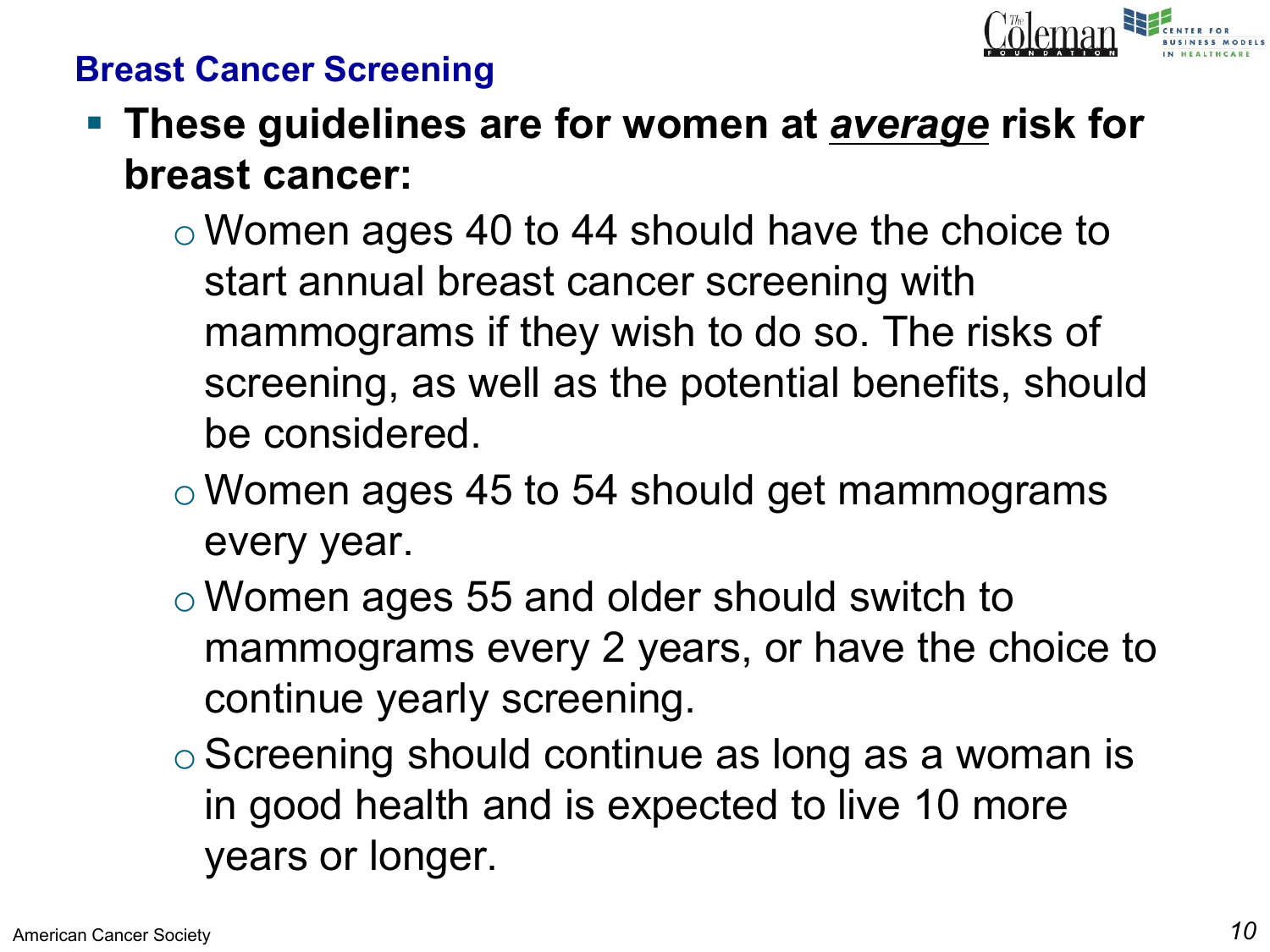

### **Breast Cancer Screening**

- **These guidelines are for women at** *higher* **than average risk for breast cancer, as outlined below.**
- **Women at higher than average risk should get an MRI and a mammogram every year. This includes women who:**
	- $\circ$  Have a lifetime risk of breast cancer of about 20% to 25% or greater, according to risk assessment tools based mainly on family history (such as the Claus model – see below)
	- o Have a known *BRCA1* or *BRCA2* gene mutation
	- $\circ$  Have a first-degree relative (parent, brother, sister, or child) with a *BRCA1* or *BRCA2* gene mutation, and have not had genetic testing themselves
	- $\circ$  Had radiation therapy to the chest when they were between the ages of 10 and 30 years
	- o Have Li-Fraumeni syndrome, Cowden syndrome, Bannayan-Riley-Ruvalcaba syndrome, or have first-degree relatives with one of these syndromes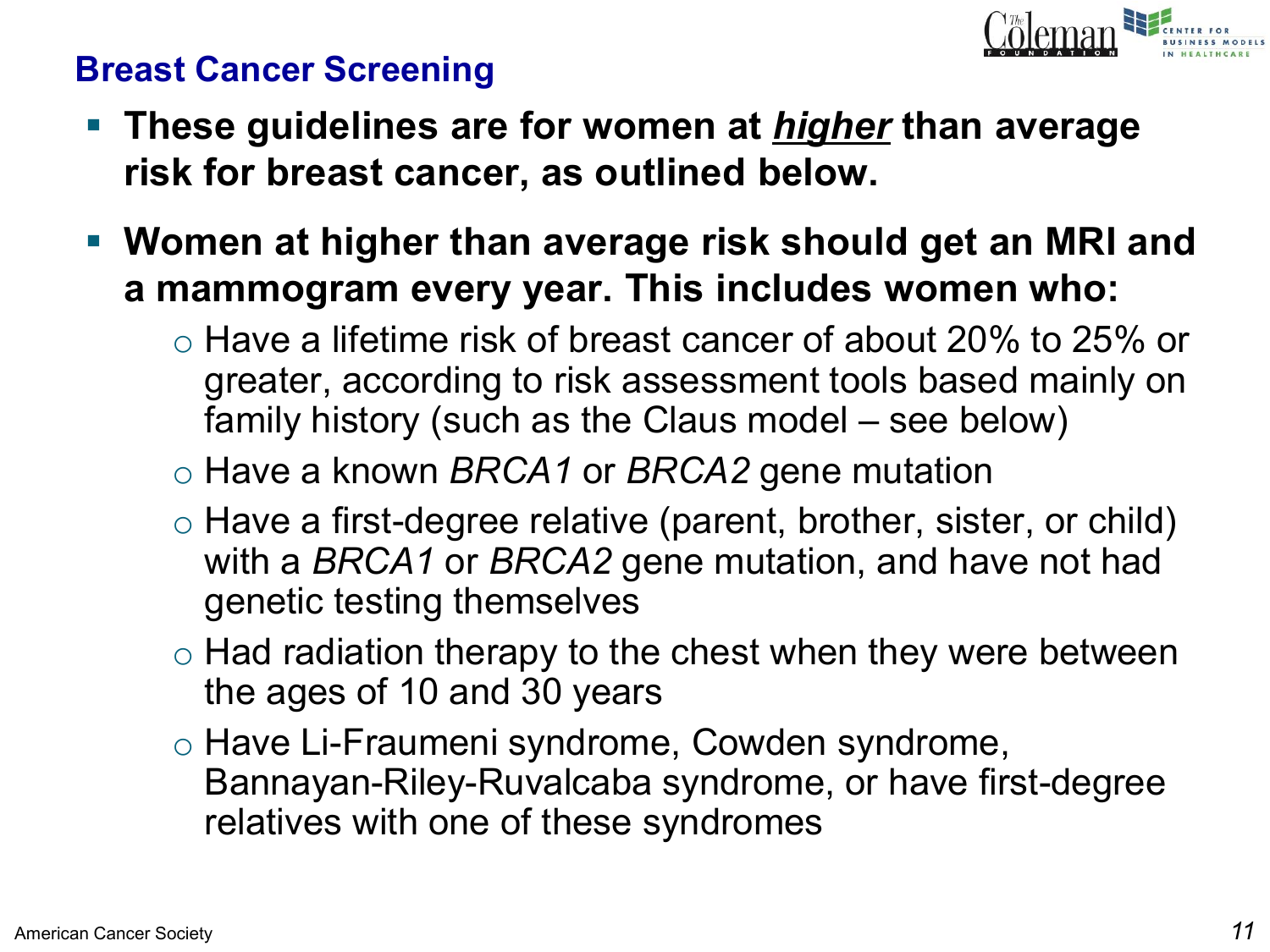

### **Prostate Cancer**

- Starting at age 50, men should talk to a doctor about **the pros and cons of testing so they can decide if testing is the right choice for them.**
- If they are African-American or have a father or **brother who had prostate cancer before age 65, men should have this talk with a doctor starting at age 45.**
- If men decide to be tested, they may have the PSA **blood test with or without a rectal exam. How often they are tested will depend on their PSA level.**
- **Example 3 Research has not yet proven that the potential benefits of testing outweigh the harms of testing and treatment.**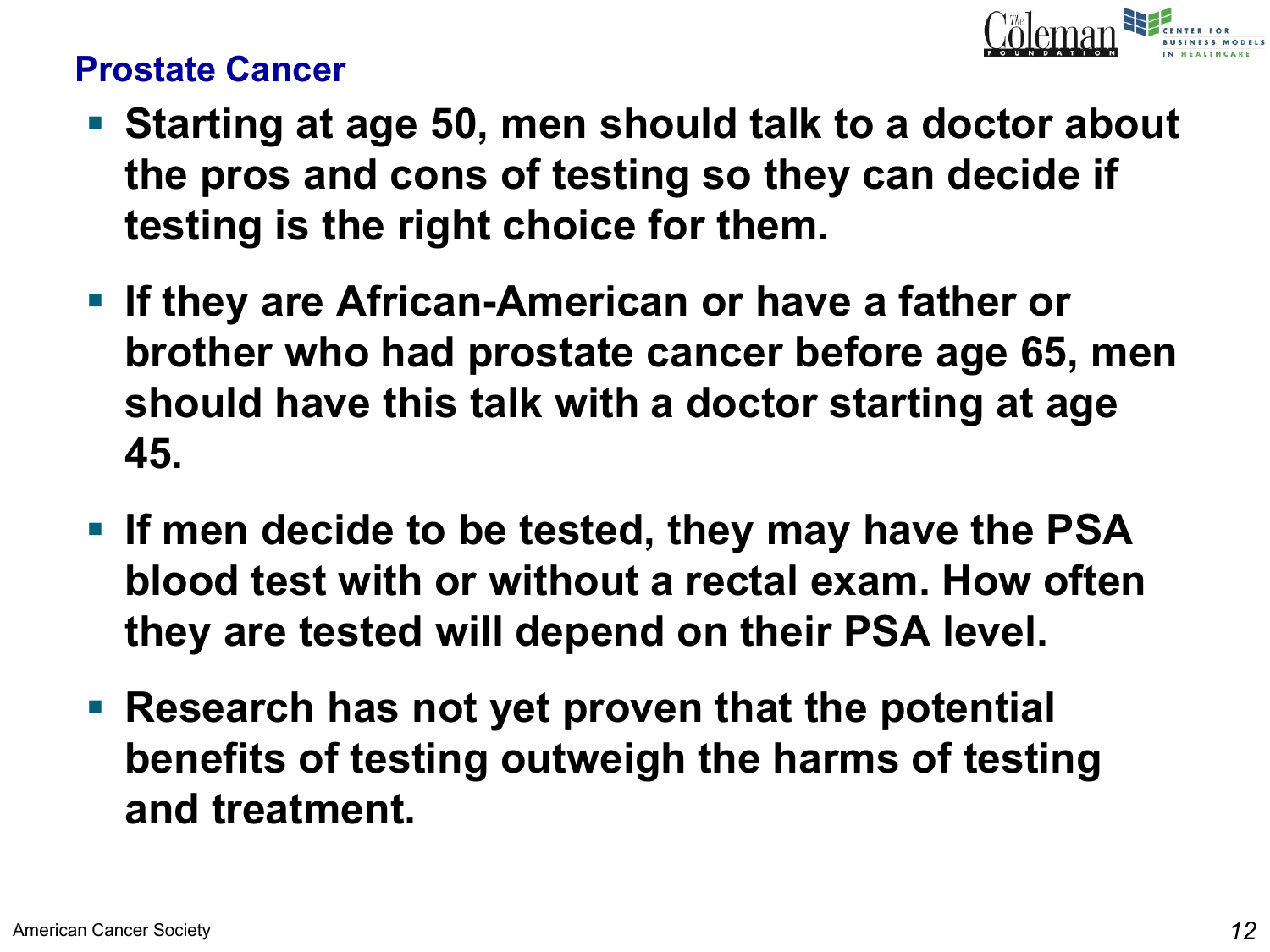

### **General Principles of a Healthy Lifestyle**

- **Achieve and maintain a healthy body weight**
- Participate in physical activity including **weight/resistance training and stretching**
- **Maintain a healthy diet**
- **Minimize alcohol intake**
- **Stop use of tobacco products**
- **Minimize sun exposure**

The NCCN Clinical Practice Guidelines in Oncology (NCCN Guidelines®) Survivorship (Version 1.2018). © 2018 National Comprehensive Cancer Network, Inc. Available at: [NCCN.org.](http://www.nccn.org/) Accessed August 28, 2018. Loprinzi CL. (2015) American Society of Clinical Oncology-Self Evaluation Program (ASCO-SEP®), 4th Edition.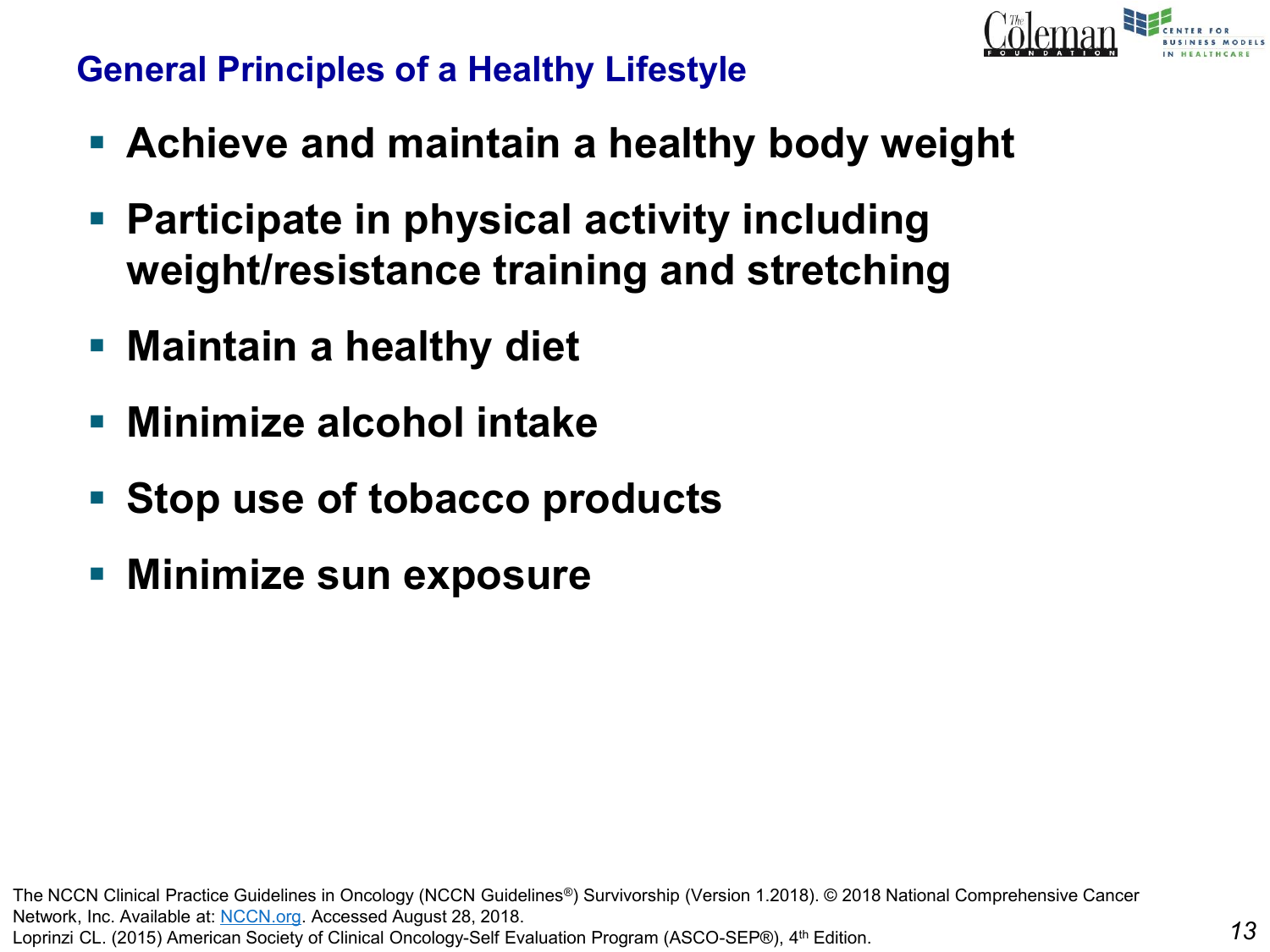

### **Summary of Points Covered**

**In this training module we addressed:**

- The definition of primary and secondary **prevention, with examples of each strategy**
- **Current cancer screening guidelines**
- **The general principles of a healthy lifestyle, which correlate to cancer risk**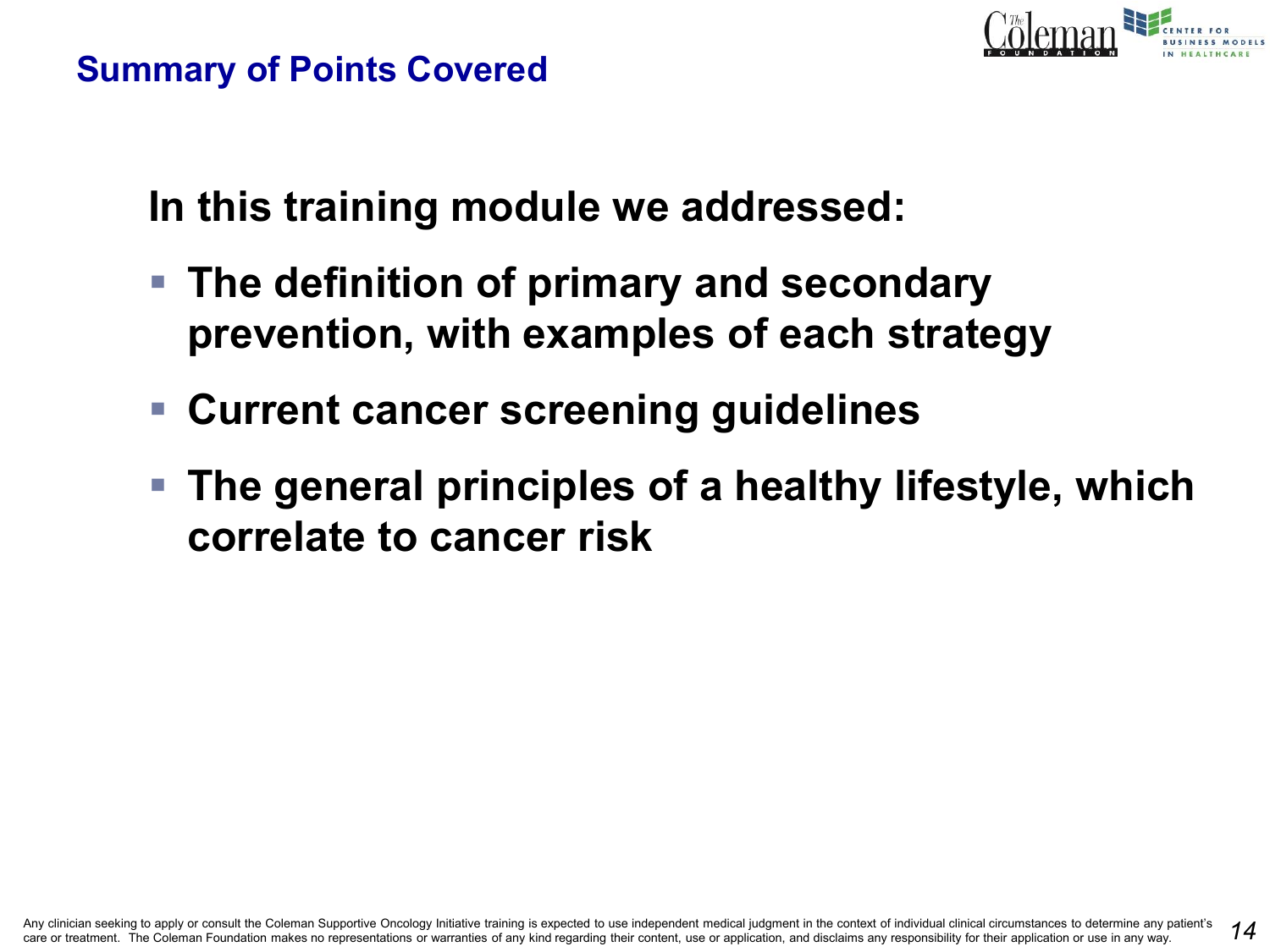

### **Next Steps**

**For more detailed training on this topic, you can go to the following resources:** 

#### **National Comprehensive Cancer Network®**

➢ **NCCN Clinical Guidelines®- [NCCN GUIDELINES FOR DETECTION, PREVENTION, & RISK](http://www.nccn.org/professionals/physician_gls/f_guidelines.asp#detection)  REDUCTION** http://www.nccn.org/professionals/physician\_gls/f\_guidelines.asp#detection

#### **American Society of Clinical Oncology ASCO®**

➢ **[Cancer Prevention](http://www.asco.org/practice-research/cancer-prevention)** http://www.asco.org/practice-research/cancer-prevention

#### **American Cancer Society**

➢ **[Variety of Prevention Topics, search "Prevention" on ACS site](http://www.cancer.org/index)** http://www.cancer.org/index

#### ➢ **[Cancer Screening Guidelines](http://www.cancer.org/healthy/findcancerearly/cancerscreeningguidelines/index)**

http://www.cancer.org/healthy/findcancerearly/cancerscreeningguidelines/index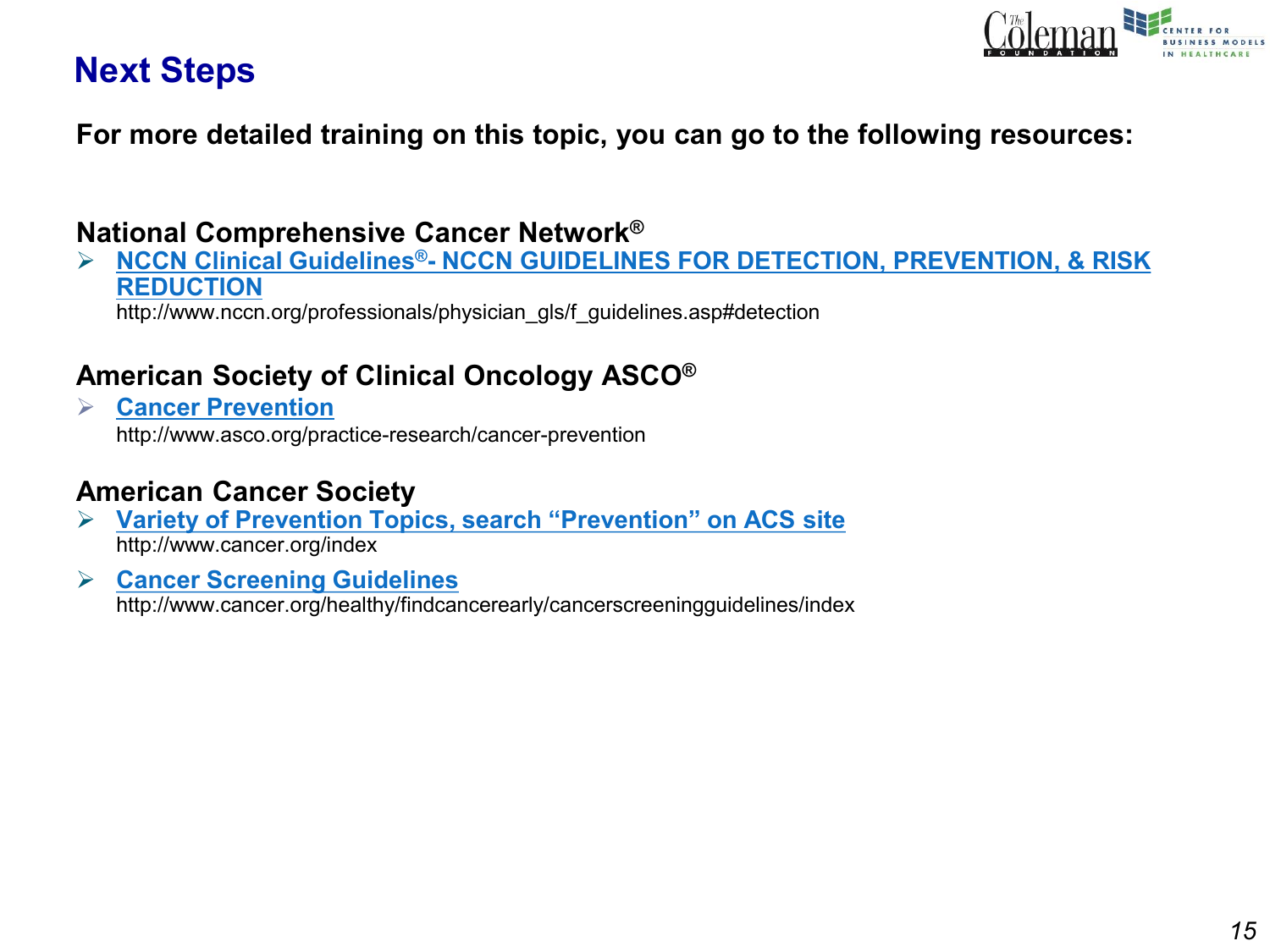

### **Faculty Bio for Patricia Robinson, MD**

**Institution/title:** Cardinal Bernardin Cancer Center, Loyola University

**Roles:** Director, Cancer Survivorship Clinic; Associate Professor, Department of Hematology and Medical Oncology, Loyola University Medical Center

**Area of Expertise:** Breast oncology, Cancer survivorship, Cancer Disparities

**Practice type:** Academic Medical Center/ University

**Organization/Association Memberships:** Member, Health Disparities Committee 2014-2017

**Bio:** Dr. Robinson is an Associate Professor of Medicine at Loyola University. She specializes in breast oncology. She graduated from the University of Michigan with a B.S. and received her M.D. from Michigan State University. Dr. Robinson completed her residency at Loyola University and Fellowship in Hematology-Oncology at Fox Chase Cancer Center. Dr. Robinson serves as the Director of the Cancer Survivorship Clinic at the Cardinal Bernardin Cancer Center. She serves on the Cancer Survivorship Committee and Breast Committee of the Southwest Oncology Group. In addition to clinical research, Dr. Robinson has several roles in the medical school. She serves as the assistant director for the Internal Medicine clerkship.

#### **For additional information:**

<https://www.loyolamedicine.org/doctor/patricia-robinson>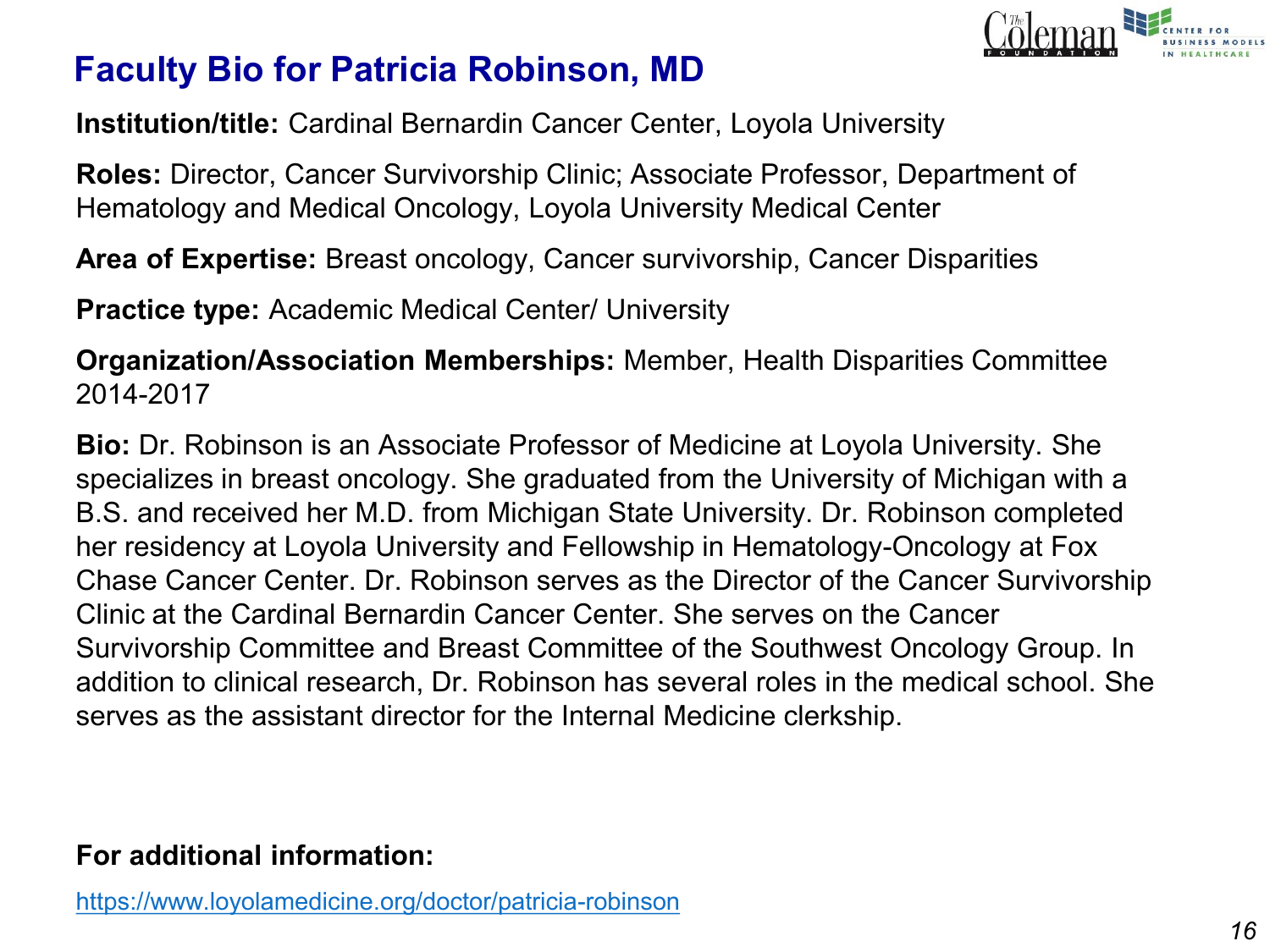

### **Faculty Bio for Frank J. Penedo, PhD**

**Dr. Frank J. Penedo is the Roswell Park Professor of Medical Social Sciences, Psychology and Psychiatry and Behavioral Sciences. He is also the Program Leader of the Cancer Control and Survivorship Program in the Lurie Cancer Center and the Director of the Cancer Survivorship Institute at Northwestern Medicine. He is trained in clinical psychology and behavioral medicine and his research has focused on evaluating the role of psychosocial, sociocultural and biobehavioral processes in adjustment, health related quality of life (HRQOL) and health outcomes in chronic disease populations with a major emphasis on diverse cancer survivors in regard to race, ethnicity and socio-economic status. Dr. Penedo has served as PI, co-PI or project leader on multiple NIH-funded studies addressing psychosocial and biobehavioral correlates of adjustment and the efficacy of psychosocial interventions in improving HRQOL, symptom burden and health outcomes in chronic disease populations. He has significant expertise in community based, cohort and intervention studies that target cancer survivors and involve collection and analyses of psychosocial and biological data. He has over 110 peer-reviewed publications, has served as associate editor of two major journals in his field, and some of his translational work has been disseminated as clinical intervention tools. Dr. Penedo currently serves as a standing member of the NIH BMIO study section and on the editorial board of several major journals in his field. He is the president elect of the International Society of Behavioral Medicine, a fellow of the Society of Behavioral Medicine and a member of the Academy of Behavioral Medicine Research. He has received numerous awards and also served on the advisory boards of community organizations such as the Wellness Community, the Intercultural Cancer Council and Salud America.**

**Link to website with additional information about the faculty member:**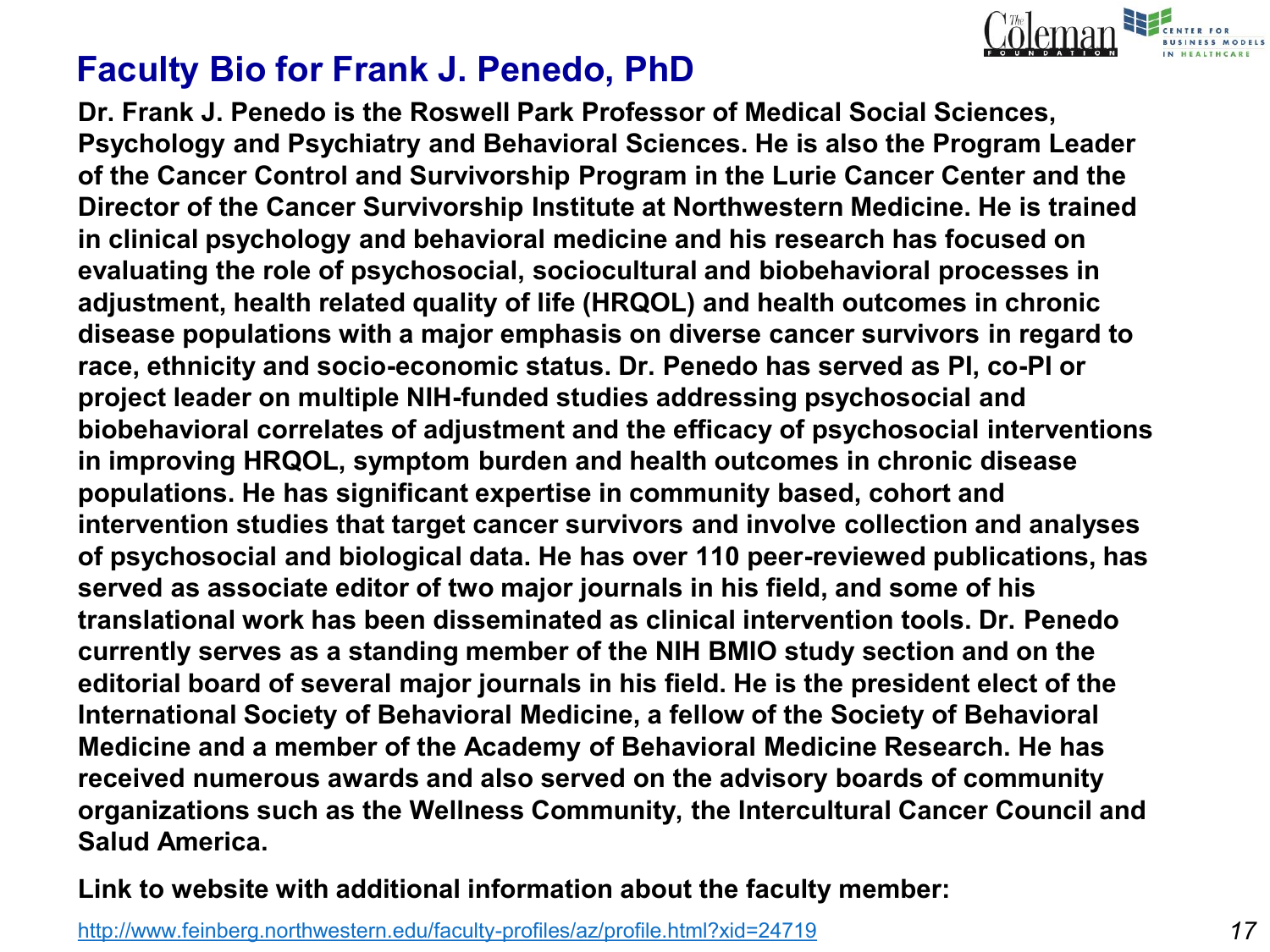### **References**



American Cancer Society. [http://www.cancer.org.](http://www.cancer.org) Accessed 01/14/2016; and accessed 6/28/2018: [https://www.cancer.org/health-care-professionals/american-cancer-society-prevention-early-detection](https://www.cancer.org/health-care-professionals/american-cancer-society-prevention-early-detection-guidelines/colorectal-cancer-screening-guidelines.html)guidelines/colorectal-cancer-screening-guidelines.html

https://www.cancer.org/health-care-professionals/american-cancer-society-prevention-early-detectionguidelines/colorectal-cancer-screening-guidelines.html

Loprinzi CL. (2015) American Society of Clinical Oncology-Self Evaluation Program (ASCO-SEP®), Medical Oncology Self-Evaluation Program, 4th Edition. [http://university.asco.org/asco-sep%C2%AE-fourth-edition.](http://university.asco.org/asco-sep%C2%AE-fourth-edition) Accessed 01/14/2016.

National Comprehensive Cancer Network®. NCCN Guidelines®, NCCN Guidelines for Detection, Prevention, & Risk Reduction. [http://www.nccn.org/professionals/physician\\_gls/f\\_guidelines.asp#detection](http://www.nccn.org/professionals/physician_gls/f_guidelines.asp#detection).

National Comprehensive Cancer Network®. NCCN Guidelines® for Survivorship, Version 1.2018. [http://www.nccn.org/professionals/physician\\_gls/pdf/survivorship.pdf.](http://www.nccn.org/professionals/physician_gls/pdf/survivorship.pdf)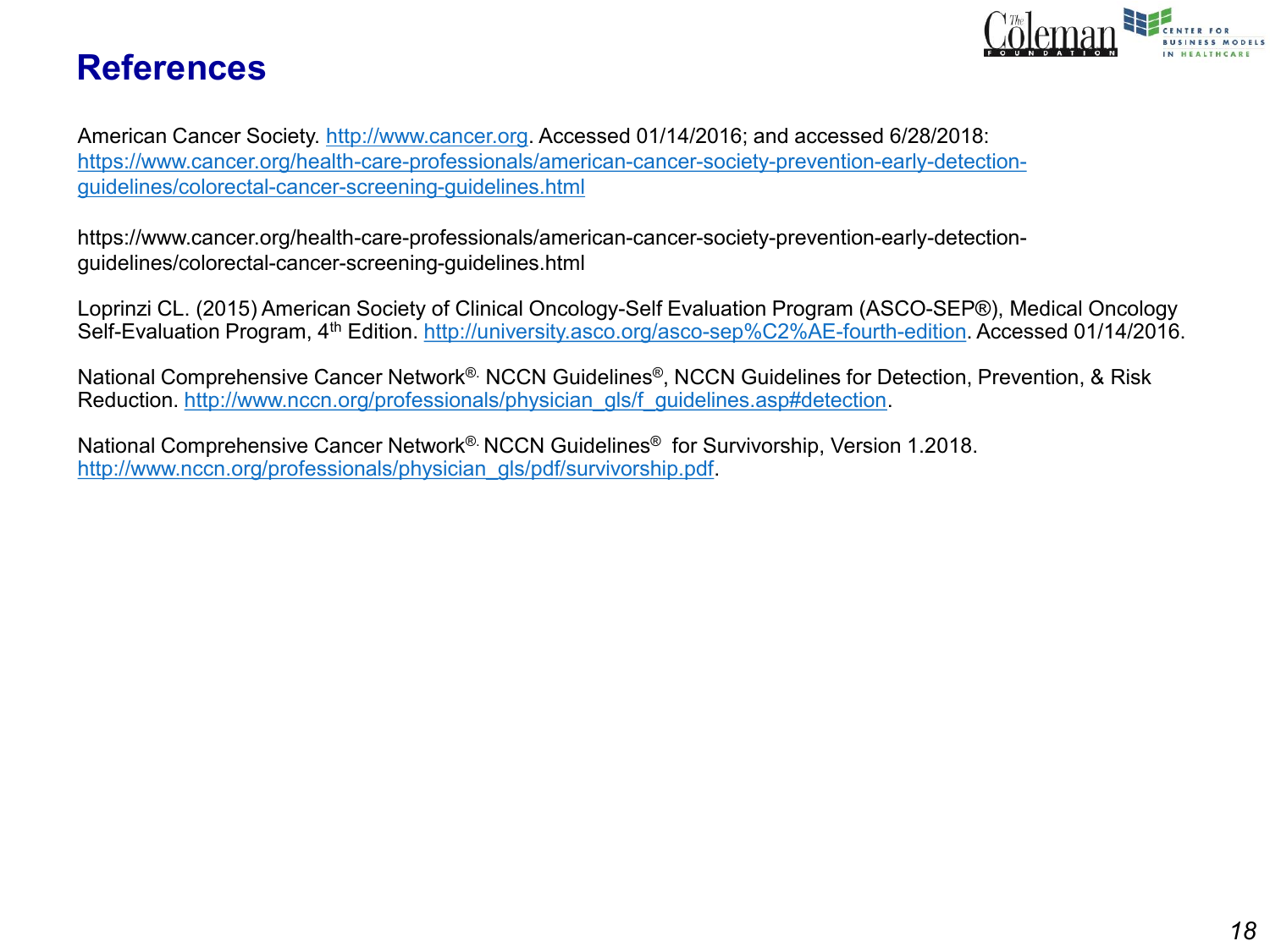

# **Coleman Supportive Oncology Initiative**  Survivorship Training Module Topic: **Genetic Testing for Patients, Families and Survivors**

Presenters: Carol A. Rosenberg, MD and Shelly S. Lo, MD

Version: 08282018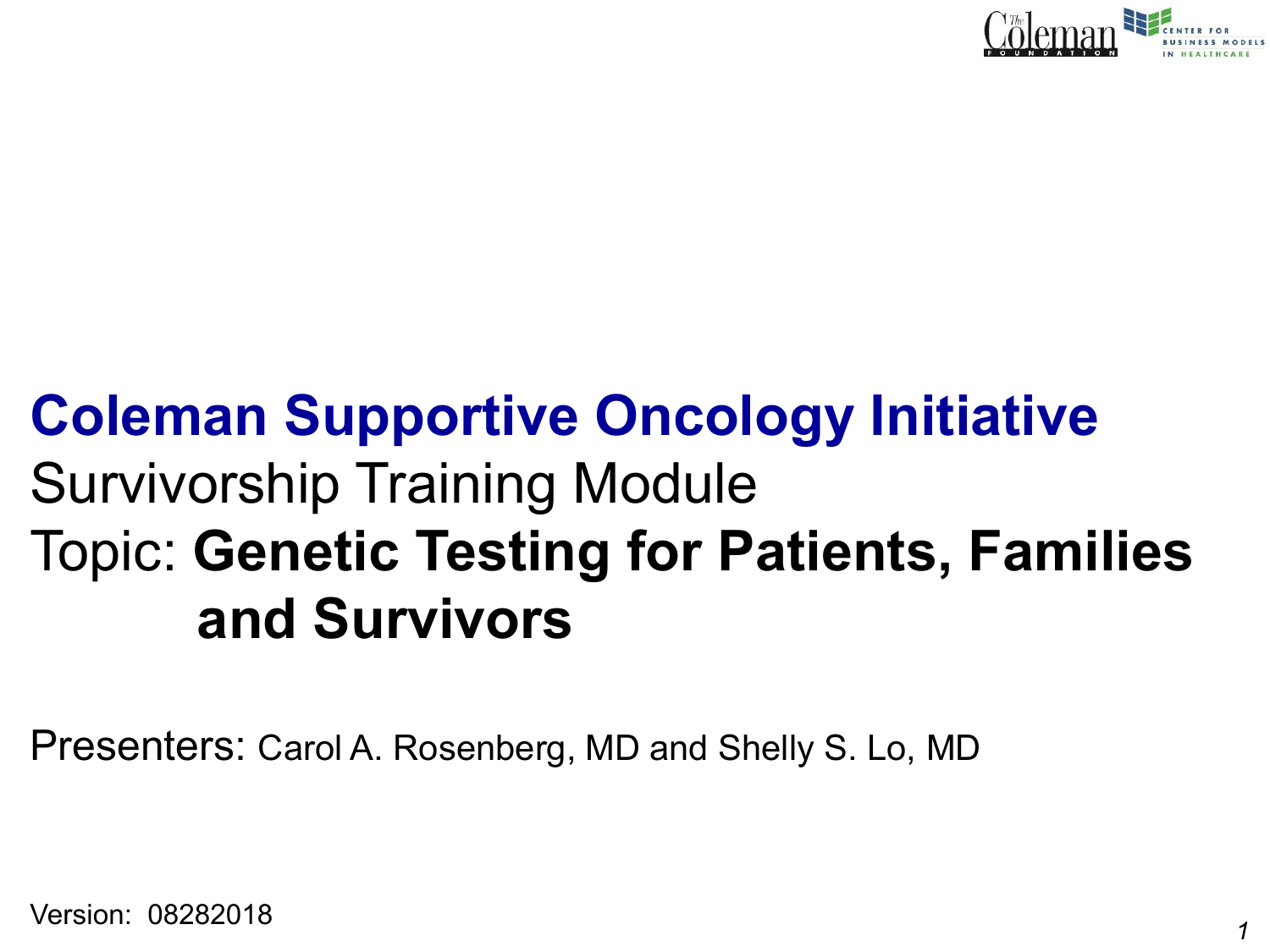

### **Learning Objectives**

**By the end of this module you should be able to:**

- **1. Identify the reasons for genetic counseling in a cancer survivor**
- **2. Describe the impact of a BRCA mutation on medical management of a cancer survivor**
- **3. Describe the impact of Lynch syndrome on medical management of a cancer survivor**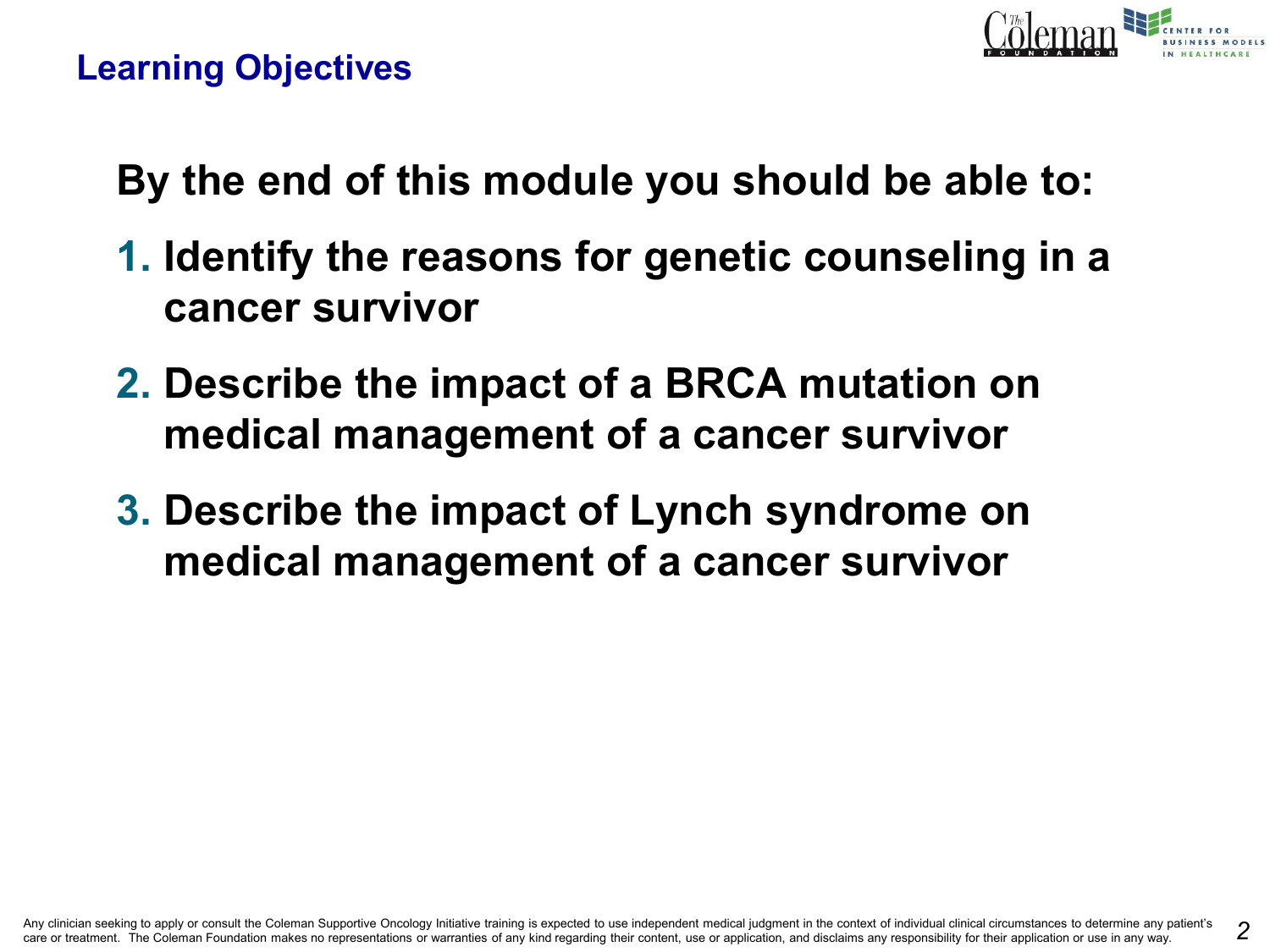

### **Genetic Testing:**

- Cancer risk assessment and genetic counseling **are recommended when test is offered (pre-test counseling) and after results are disclosed (posttest counseling)**
- A genetic counselor, medical geneticist, **physician, nurse, or other health professional with expertise and experience in cancer genetics should be involved.**

The NCCN Clinical Practice Guidelines in Oncology (NCCN Guidelines®) Genetic/Familial High-Risk Assessment: Breast and Ovarian (Version 2.2019). © 2018 National Comprehensive Cancer Network, Inc. Available at: [NCCN.org](http://www.nccn.org/). Accessed August 28, 2018.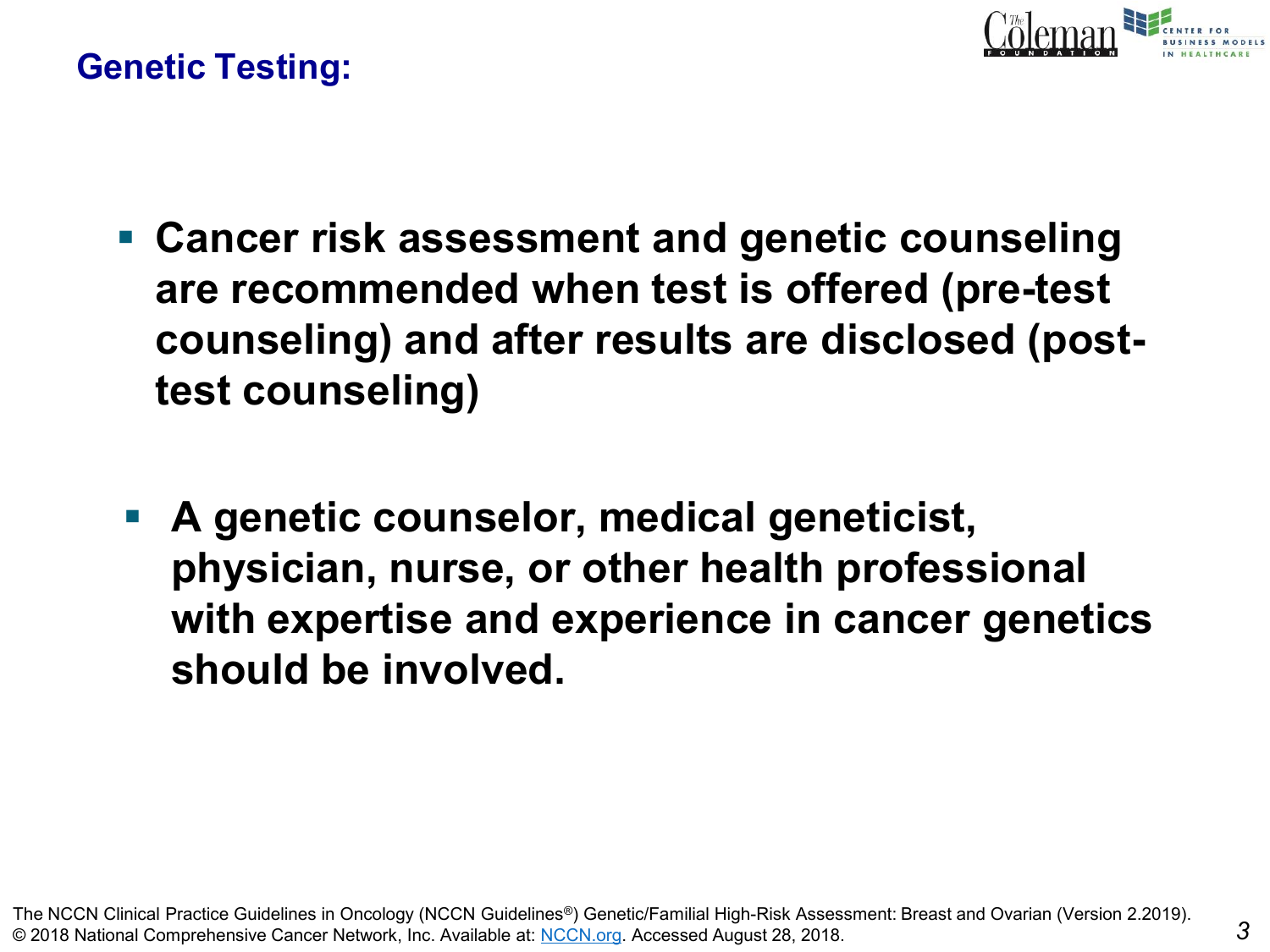

### **Why test the patient with cancer?**

- **1. To provide information about risk for new cancers**
	- *Not* recurrence risk
- **2. May impact medical management and surveillance**
	- Risk-reducing surgery to reduce risk of developing new cancers
	- More frequent or alternative screening regimens
	- Chemo-preventive opportunities

### **3. To provide information for at-risk family members**

- **EXECT** Testing is often most informative in affected patients
- **EXECT** Test result helps guide testing recommendations for the family
- **•** Testing patient with cancer helps avoid the "uninformative negative" test in family members without cancer

### **Did you forget dad?**

- History is unlikely to be volunteered without direct questioning
- Lack of awareness about paternal history of breast and ovarian cancer
	- o Providers unaware
	- o Patients unaware
- Patients 5x more likely to be referred with cancer on the maternal side

The NCCN Clinical Practice Guidelines in Oncology (NCCN Guidelines®) Genetic/Familial High-Risk Assessment: Breast and Ovarian (Version 2.2019). © 2018 National Comprehensive Cancer Network, Inc. Available at: [NCCN.org](http://www.nccn.org/). Accessed August 28, 2018. The NCCN Clinical Practice Guidelines in Oncology (NCCN Guidelines®) Genetic/Familial High-Risk Assessment: Colorectal (Version 1.2018). © 2018 National Comprehensive

Centers for Disease Control – [Family Health Risk Categories](https://www.cdc.gov/genomics/resources/diseases/breast_ovarian_cancer/risk_categories.htm) Cancer Network, Inc. Available at: [NCCN.org.](http://www.nccn.org/) Accessed August 28, 2018.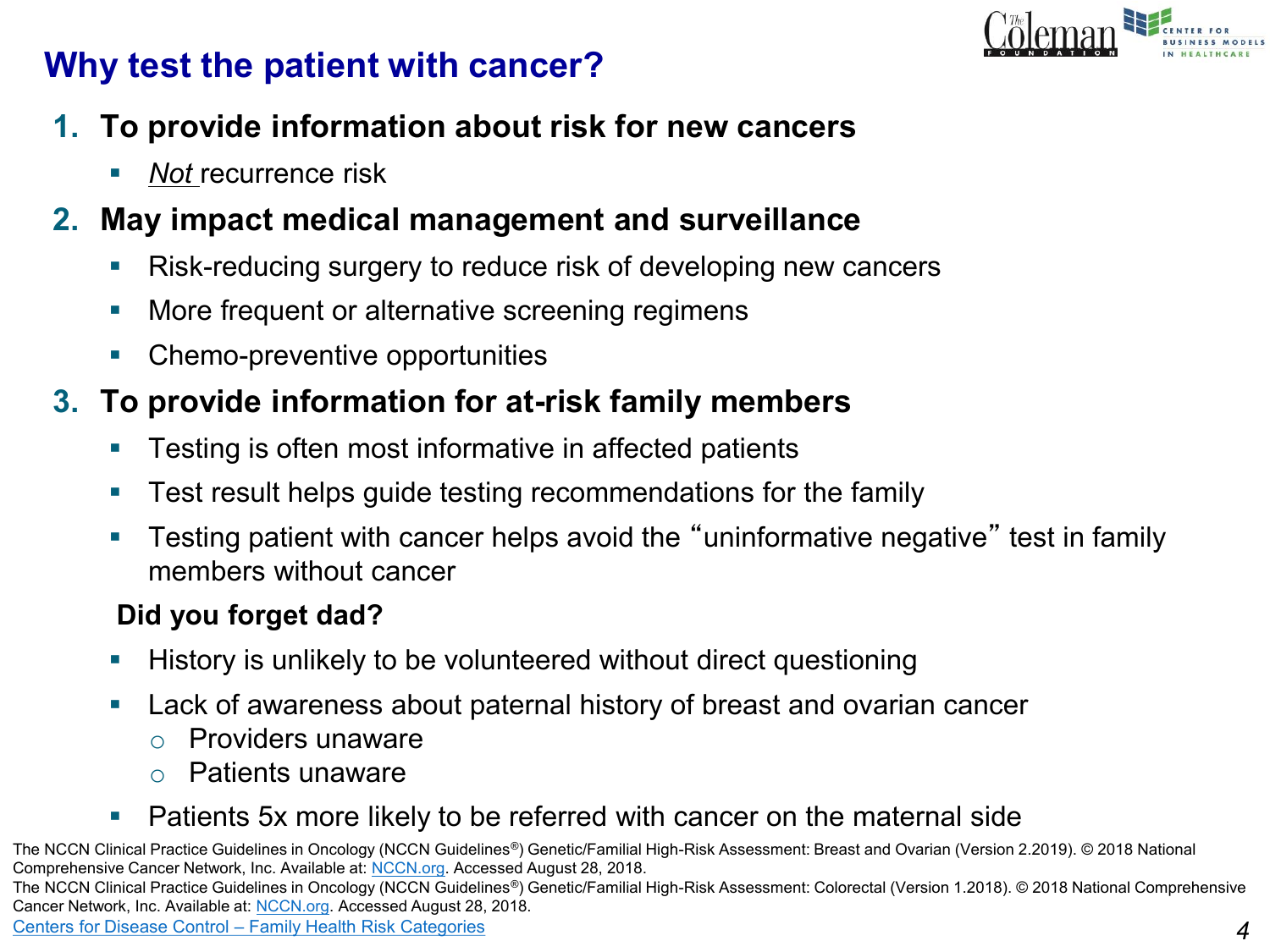

### **BRCA-Related Breast and/or Ovarian Cancer Syndrome**

- **Most common gene mutations:** 
	- o BRCA1/BRCA2

# ▪ **Autosomal dominant germline mutation**

- Inheritance of mutated gene may be from the mother or father, or other similar definition of autosomal dominant.
- Offer genetic counseling and testing to first-degree family members of mutation carriers.
- Consider referral of family members to cancer risk assessment clinics and PCP for enhanced surveillance or risk-reducing surgery.

# **Other associated cancers:**

- o Pancreas
- o Prostate
- o Melanoma

# ▪ **Prevalence**

- o 5-10% of all breast cancers
- $\circ$  >10% of breast cancers diagnosed <age 40
- o Higher prevalence in Ashkenazi Jewish population

The NCCN Clinical Practice Guidelines in Oncology (NCCN Guidelines®) Genetic/Familial High-Risk Assessment: Breast and Ovarian (Version 2.2019). © 2018 National Comprehensive Cancer Network, Inc. Available at: [NCCN.org.](http://www.nccn.org/) Accessed August 28, 2018. Centers for Disease Control – [Family Health Risk Categories](https://www.cdc.gov/genomics/resources/diseases/breast_ovarian_cancer/risk_categories.htm)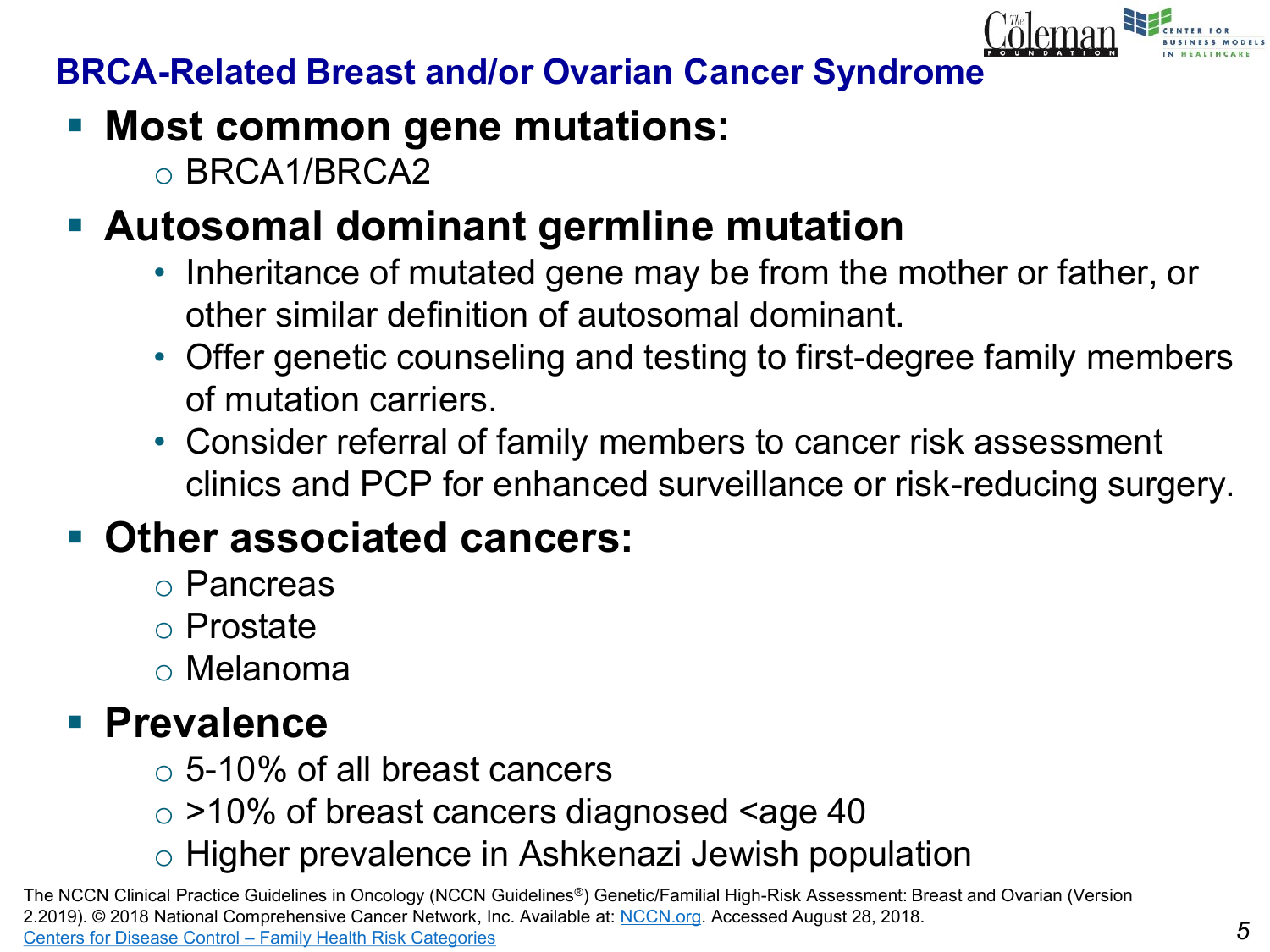### **Cancer Risk in BRCA Mutation Carriers**



| If you HAVE had Breast or<br><b>Ovarian Cancer</b> | <b>Mutation</b><br><b>Carrier</b> | <b>General Population</b> |
|----------------------------------------------------|-----------------------------------|---------------------------|
| <b>Ovarian Cancer</b>                              | 15%                               | n/a                       |
| Breast Cancer after 5 yrs                          | 27%                               | 3.5%                      |
| Breast Cancer by age 70                            | 64%                               | 13%                       |

| <b>Other Cancer risks</b>   | <b>Mutation</b><br><b>Carrier</b> | <b>General Population</b> |
|-----------------------------|-----------------------------------|---------------------------|
| Prostate Cancer by age 80   | 20%                               | 15%                       |
| Pancreatic Cancer by age 80 | $2 - 4%$                          | $< 1\%$                   |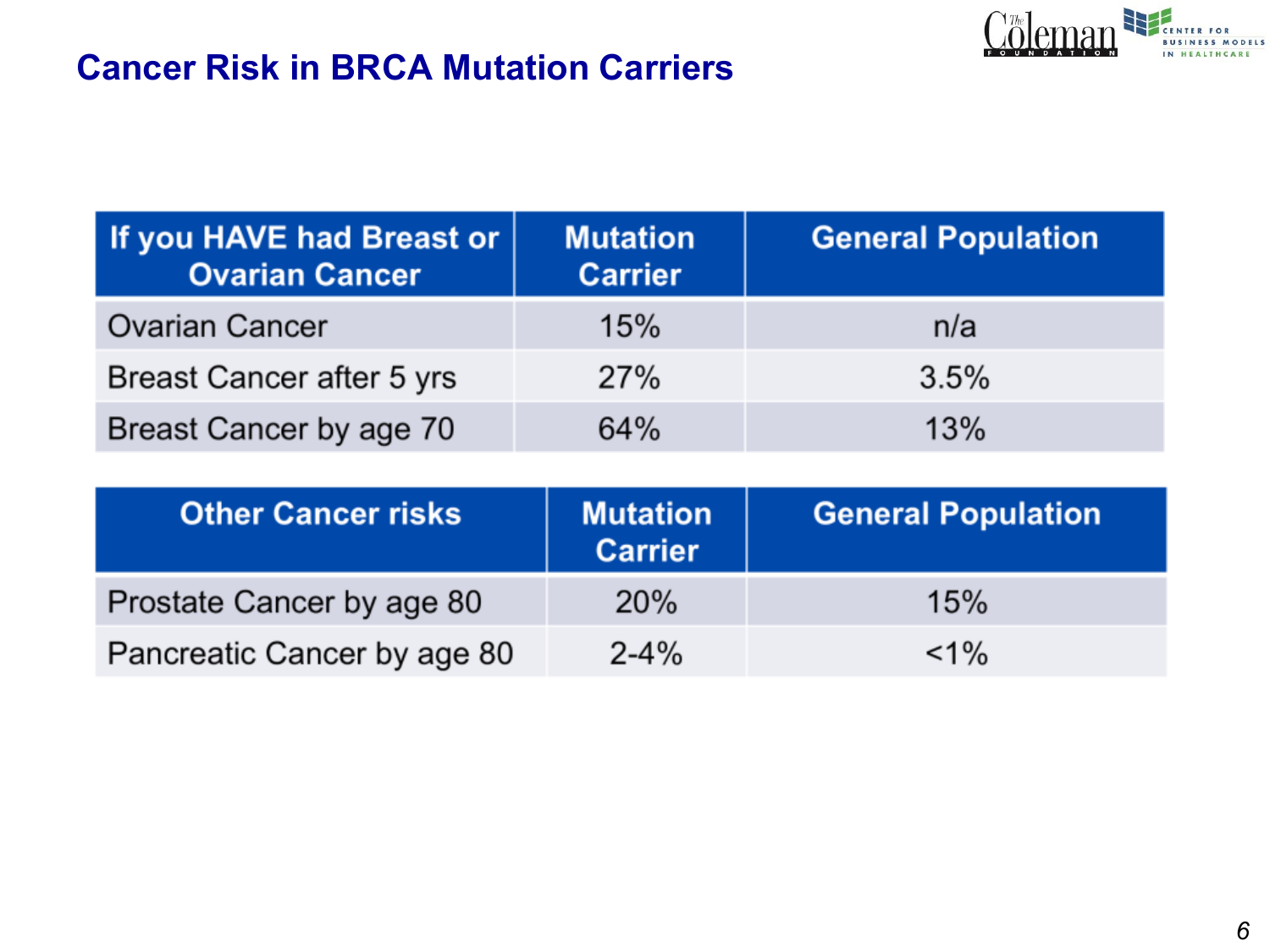

### **Impact on Medical Management for the Cancer Patient with a BRCA Mutation**

## ▪ **Breast Cancer Survivors**

- o Contralateral breast cancer risk
	- Risk-reducing mastectomy vs. screening MRI and mammograms
- o Ovarian cancer risk
	- Risk-reducing bilateral salpingo-oophorectomy recommended upon completion of childbearing
	- CA-125 and vaginal US at the clinician's discretion in patients who decline risk-reducing surgery

# ▪ **Ovarian Cancer Survivors**

- o Breast cancer risk
	- Bilateral risk-reducing mastectomy vs. screening MRI and mammograms

# ▪ **Consider Risk of Recurrence**

- o Determined by stage/grade, *not* mutation status
- $\circ$  Usually highest in the first 2-5 years after treatment

Moyer VA, 2014; Khatcheressian JL, 2013; Domcheck SM, 2010; Kauff ND, 2008.

The NCCN Clinical Practice Guidelines in Oncology (NCCN Guidelines®) Genetic/Familial High-Risk Assessment: Breast and Ovarian (Version 2.2019). © 2018 National Comprehensive Cancer Network, Inc. Available at: [NCCN.org](http://www.nccn.org/). Accessed August 28, 2018.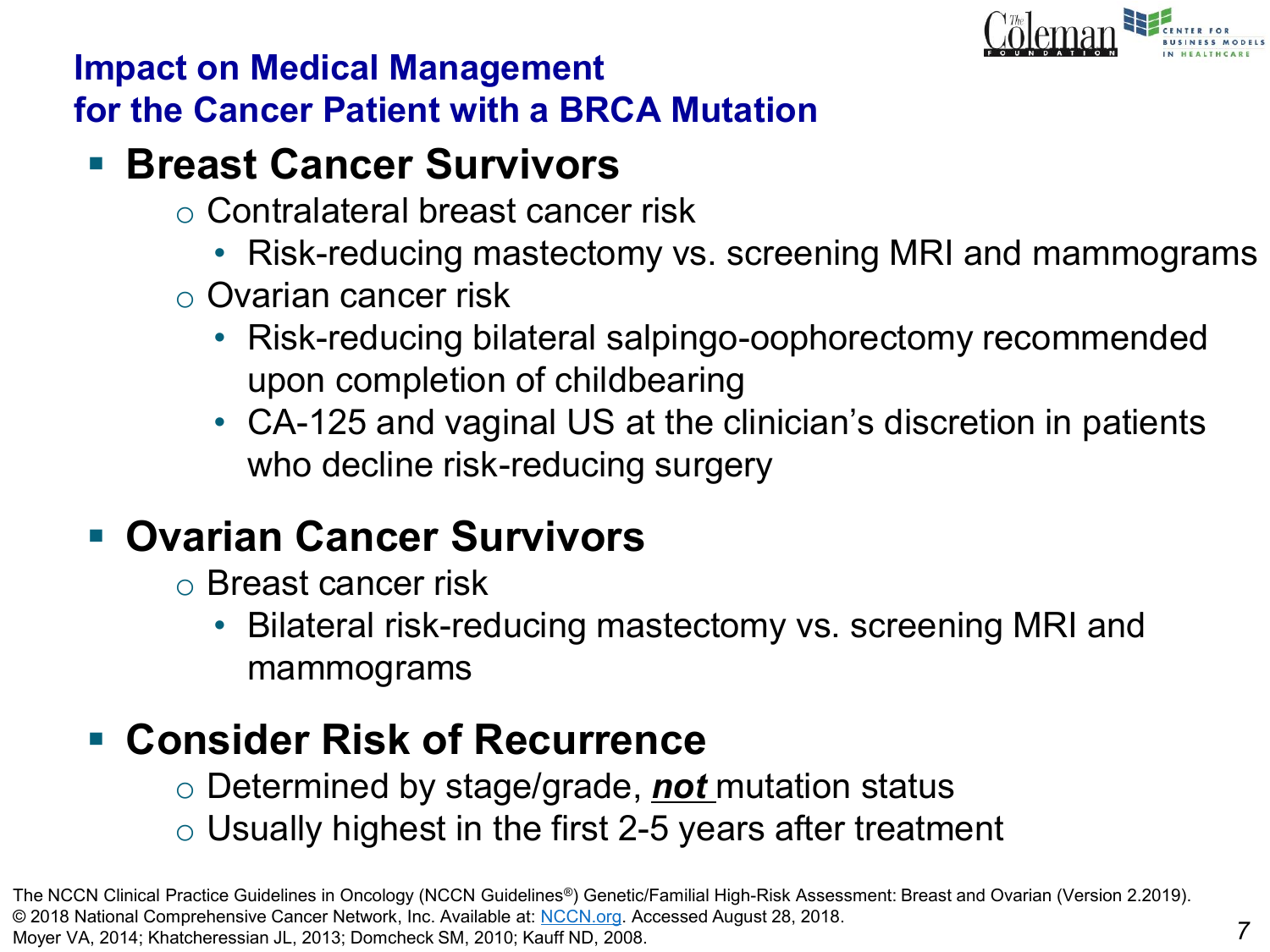

### **Genetic/Familial High Risk Assessment Colorectal Overview**

# ▪ **Well established gene mutations that may confer a risk for colorectal cancer:1**

 $\circ$  MLH1, MSH2, MSH6, MUTYH, PTEN, SMAD4, STK11, TP53, APC, APC I1307K, BMPR1A, EPCAM and PMS2\*

# ▪ **Lynch Syndrome Associated cancers:**

- o Most common: colon, uterine, gastric, ovarian, prostate
- o Others: urothelial, hepatobiliary, renal, small bowel, central nervous system, breast, pancreatic

# ▪ **Lynch Syndrome Expressivity in women:**

- $\circ$  Endometrial and ovarian cancer are often the primary cancer in women with Lynch Syndrome2
- Later mean age of colon cancer than men (60 vs. 55)

#### *\*Note, the list of established gene mutations is evolving, please check the current version of the NCCN Guidelines® for an updated list*

<sup>1</sup> The NCCN Clinical Practice Guidelines in Oncology (NCCN Guidelines®) Genetic/Familial High-Risk Assessment: Colorectal (Version 1.2018). © 2018 National Comprehensive Cancer Network, Inc. Available at: [NCCN.org](http://www.nccn.org/). Accessed August 28, 2018.

<sup>2</sup> Lu KH, Daniels M., 2013..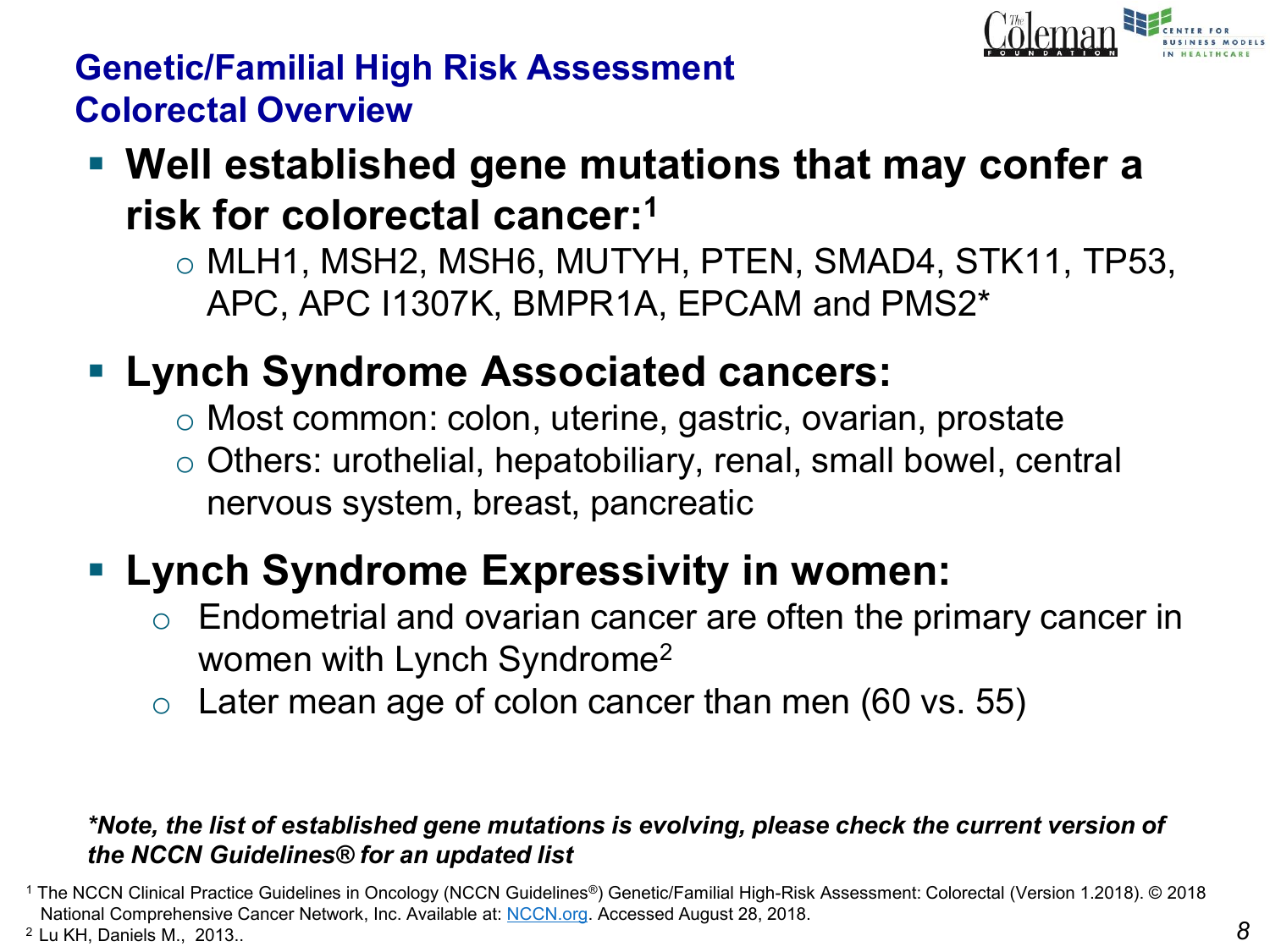

### **Impact on Medical Management for the Cancer Patient with Lynch Syndrome**

- **Colon Cancer Patient**
	- Risk for new/metachronous colon cancer:
		- $\circ$  Yearly colonoscopy<sup>1,2</sup>
		- $\circ$  Consider prophylactic colectomy at the time of diagnosis<sup>2</sup>
	- If female, risk for uterine and ovarian cancer:
		- $\circ$  Consider prophylactic TAH/BSO at completion of childbearing<sup>2</sup>
		- $\circ$  Dysfunctional uterine bleeding warrants evaluation<sup>1</sup>
	- Breast cancer: screening as followed by average risk population $3$
	- Gastric and small bowel:
		- $\circ$  Select individuals may consider upper GI endoscopy every 1-3 yrs<sup>2</sup>
	- Urothelial cancer: Consider annual urine cytology if MSH2 mutation<sup>3</sup>
	- Pancreatic cancer: No screening recommendations are available <sup>3</sup>

# ▪ **Uterine and Ovarian Cancer patients**

- Risk for colon cancer:
	- $\circ$  Yearly colonoscopies starting age 25<sup>1</sup>

1 Stoffel EM, 2015;

<sup>2</sup> Stoffel EM, Mangu PB, Gruber, SB et al., 2015;

<sup>3</sup> The NCCN Clinical Practice Guidelines in Oncology (NCCN Guidelines®) Genetic/Familial High-Risk Assessment: Colorectal(Version 1.2018). © 2018 National Comprehensive Cancer Network, Inc. Available at: [NCCN.org.](http://www.nccn.org/) Accessed August 28, 2018.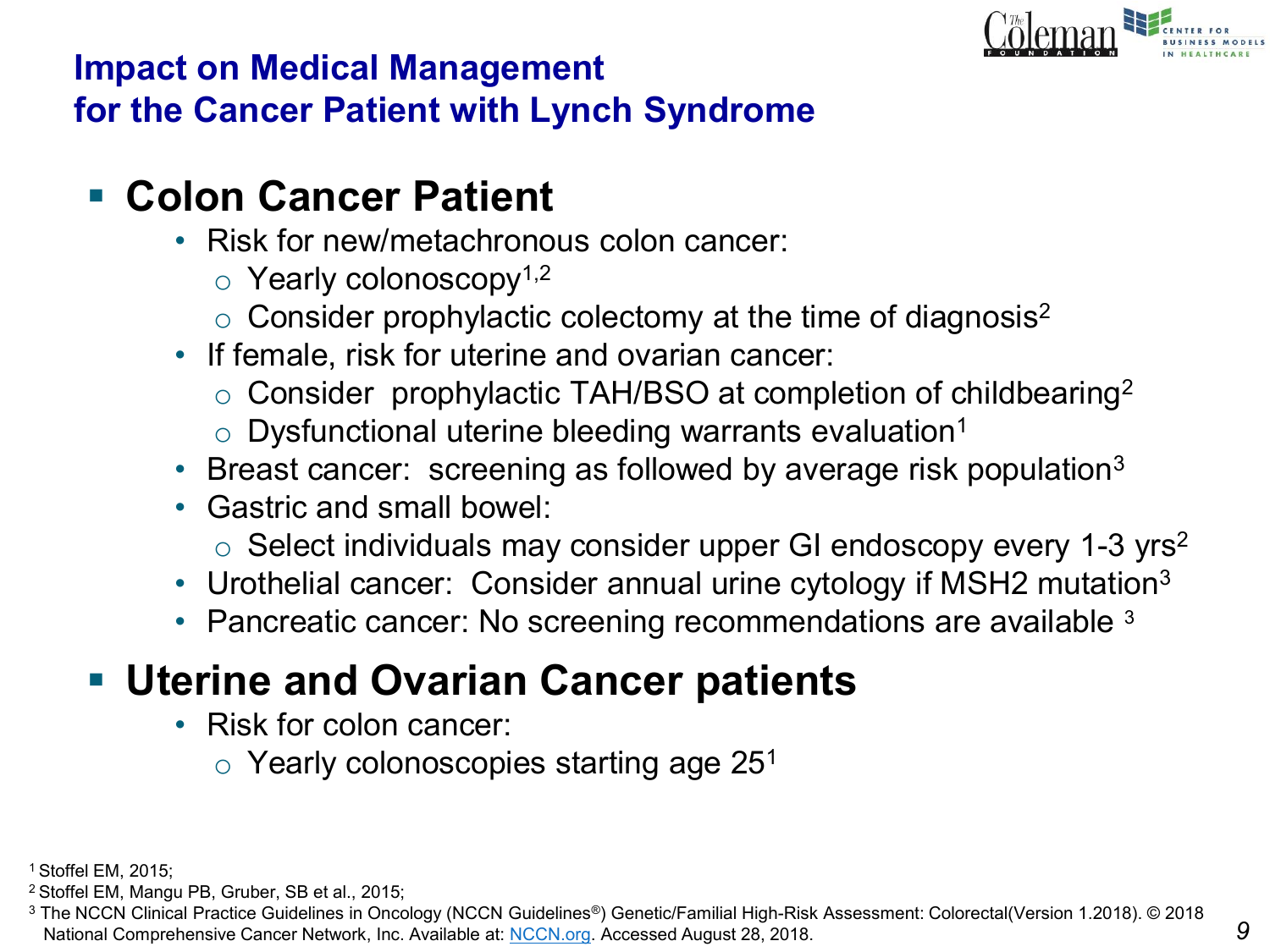### **Summary of Points Covered**



### **In this training module we addressed:**

**•Genetic testing for the cancer survivor:** 

- o Impacts risk for new cancers and therefore impacts medical management, chemo-preventive opportunities and surveillance/screening
- $\circ$  Provides critical information ( or + results) for family members

▪Patients are more likely to be referred to a genetic counselor if there is a family history of breast or ovarian cancer on the maternal side. A family history of breast or ovarian cancer on the paternal side is unlikely to be volunteered without direct questioning. Therefore, healthcare providers should specifically inquire about a family history of breast or ovarian cancer on the paternal side in addition to the maternal side.

▪Survivorship health professionals will play an important role in ensuring that survivors get appropriate referrals for genetic testing and will thereby assist patients with timely access to appropriate surveillance, screening and treatment.

McCuaig, JM, et al. Comment in Lancet Oncology, 2010) doi:10.1016/S1470-2045(10)70246-1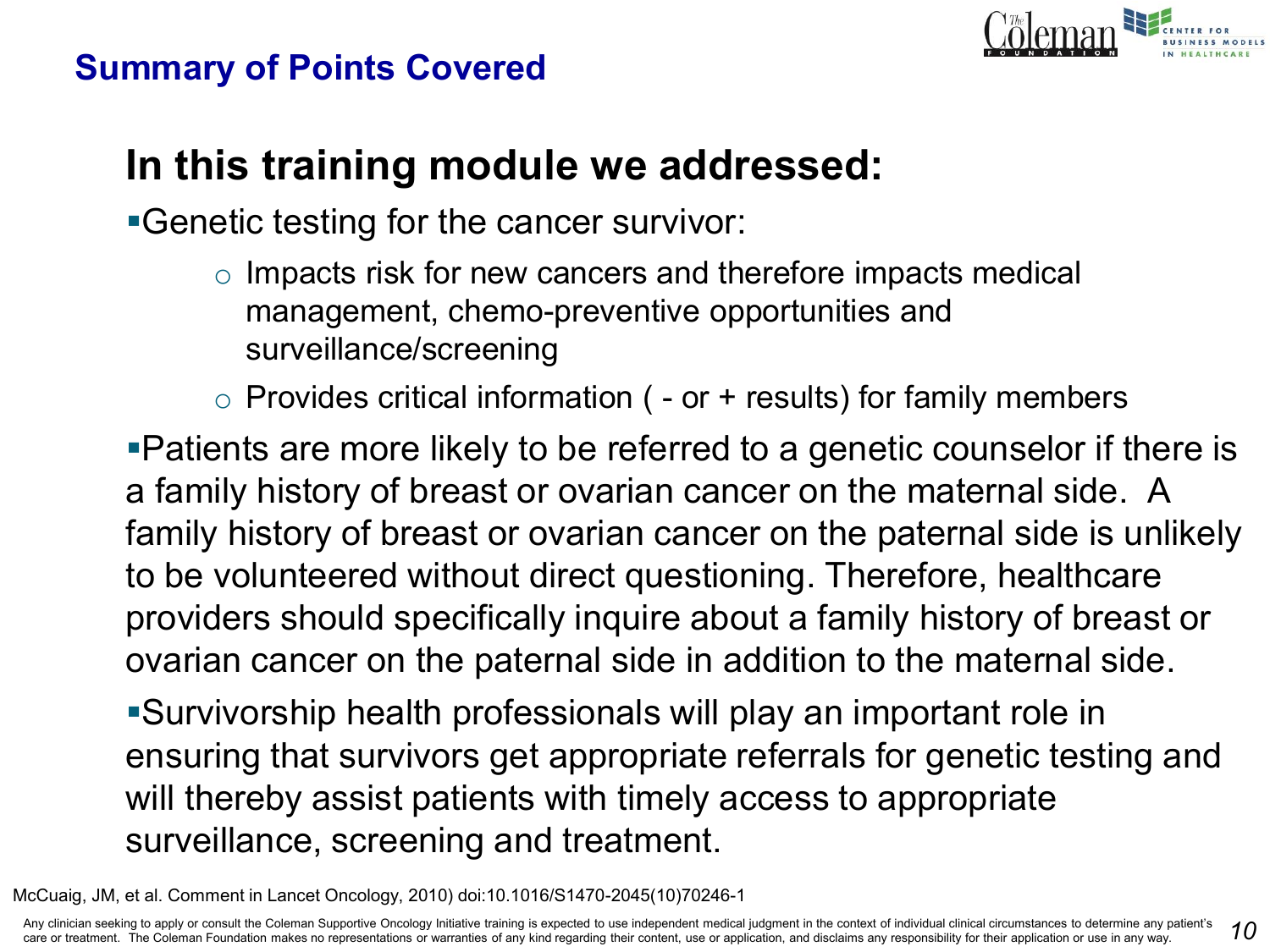### **Next Steps**



#### **For more detailed training on this topic you can go to the following resources:**

#### **National Comprehensive Cancer Network®**

- ➢ **[NCCN Guidelines® for Genetic/Familial High-Risk Assessment: Breast and Ovarian](http://www.nccn.org/professionals/physician_gls/pdf/genetics_screening.pdf)**  http://www.nccn.org/professionals/physician\_gls/pdf/genetics\_screening.pdf
- ➢ **[NCCN Guidelines® for G](http://www.nccn.org/professionals/physician_gls/pdf/genetics_screening.pdf)[enetic/Familial High-Risk Assessment: Colorecta](http://www.nccn.org/professionals/physician_gls/pdf/genetics_colon.pdf)[l](http://www.nccn.org/professionals/physician_gls/pdf/genetics_screening.pdf)** http://www.nccn.org/professionals/physician\_gls/pdf/genetics\_colon.pdf

#### **National Society of Genetic Counselors**

➢ <http://www.nsgc.org/>

#### **Centers for Disease Control and Prevention (CDC)**

- ➢ **[Inside Knowledge: Get the Facts About Gynecologic Cancer](http://www.cdc.gov/cancer/knowledge/provider-education/genetics/introduction.htm)** http://www.cdc.gov/cancer/knowledge/provider-education/genetics/introduction.htm
- ➢ **[Colorectal Cancer Awareness](http://www.cdc.gov/genomics/resources/diseases/colorectal.htm)** http://www.cdc.gov/genomics/resources/diseases/colorectal.htm
- ➢ **[Health Care Provider Education: HBOC CME Module](http://www.cdc.gov/cancer/breast/pdf/ACBCYW_HBOC_CME_3_28_14.pdf)** http://www.cdc.gov/cancer/breast/pdf/ACBCYW\_HBOC\_CME\_3\_28\_14.pdf

#### **American Cancer Society**

➢ **[Genetics and Cancer](http://www.cancer.org/cancer/cancercauses/geneticsandcancer/index)** http://www.cancer.org/cancer/cancercauses/geneticsandcancer/index

#### **Nation Cancer Institute (NIH)**

➢ **[The Genetics of Cancer](http://www.cancer.gov/about-cancer/causes-prevention/genetics)** http://www.cancer.gov/about-cancer/causes-prevention/genetics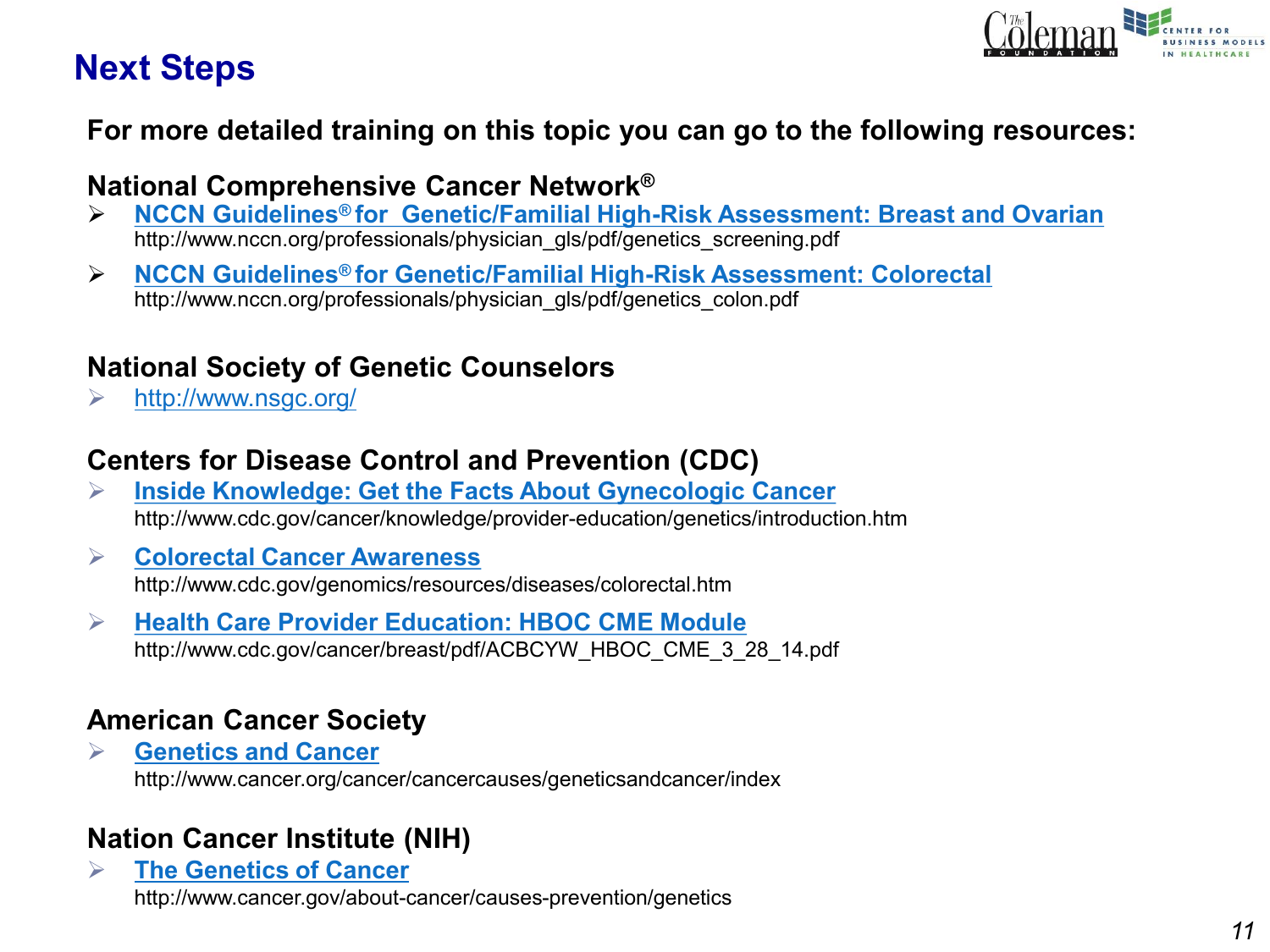

### **Faculty Bio for Carol A. Rosenberg, MD, FACP**

**Carol A. Rosenberg, MD, FACP, is the Founder and Program Director of the Living in the Future (LIFE) Cancer Survivorship Program at NorthShore University HealthSystem (NorthShore) of Illinois; a 4 hospital health system in greater Chicagoland and its Northern and Northwestern Suburbs. She implemented the LIFE Program in 2006 with a community education grant from the LIVESTRONG Foundation and has sustained and evolved the program with multiple additional grant awards from other philanthropic agencies as well as institutional support. [www.northshore.org/LIFE](http://www.northshore.org/LIFE). Dr. Rosenberg is NorthShore's Director of Preventive Health Initiatives, a board certified internist, a Fellow of the American College of Physicians and an clinical associate professor of medicine at the University Of Chicago Pritzker School Of Medicine. http://www.northshore.org/kellogg-cancer-center/support-services/survivorship/program-director/**

**Dr. Rosenberg has served the NorthShore University HealthSystem community for over 30 years as a clinician, medical educator, and administrative physician while holding an active position in national women's health clinical research. She served as a Principal Investigator, Clinical Medical Director and a Lead Investigator for the landmark Women's Health Initiative Study from the National Institute of Health wherein she designed, directed and authored original investigations regarding second cancer risk in women.** 

**Dr. Rosenberg created the first regional health professional curriculum regarding the science of survivorship and is the creator, author and principal provider of the "Living in the Future Survivorship Course" a curriculum targeting internal medicine and family medicine post graduate resident trainees. The curriculum is a framework for the dissemination of the science of survivorship and provides emerging health professionals as well as those in long standing practice, with a foundation of knowledge, attitudes and skills related to survivorship care. Dr. Rosenberg is the author of the** *NorthShore Living in the Future (LIFE) Cancer Survivorship Manual: A Resource for Healthcare Professionals Involved with Late Treatment or Post Treatment Cancer Survivors.* **[www.northshore.org/LIFE-ed](http://www.northshore.org/LIFE-ed)**

**Dr. Rosenberg also serves as a regional Liaison for Adult Healthcare Resources for childhood cancer survivors, and is on the consulting staff of Ann and Robert H. Lurie Children's Hospital in Chicago.** 

#### **For additional information:**

<http://www.northshore.org/kellogg-cancer-center/support-services/survivorship/program-director/>

<http://www.ncbi.nlm.nih.gov/sites/myncbi/collections/bibliography/48985355/>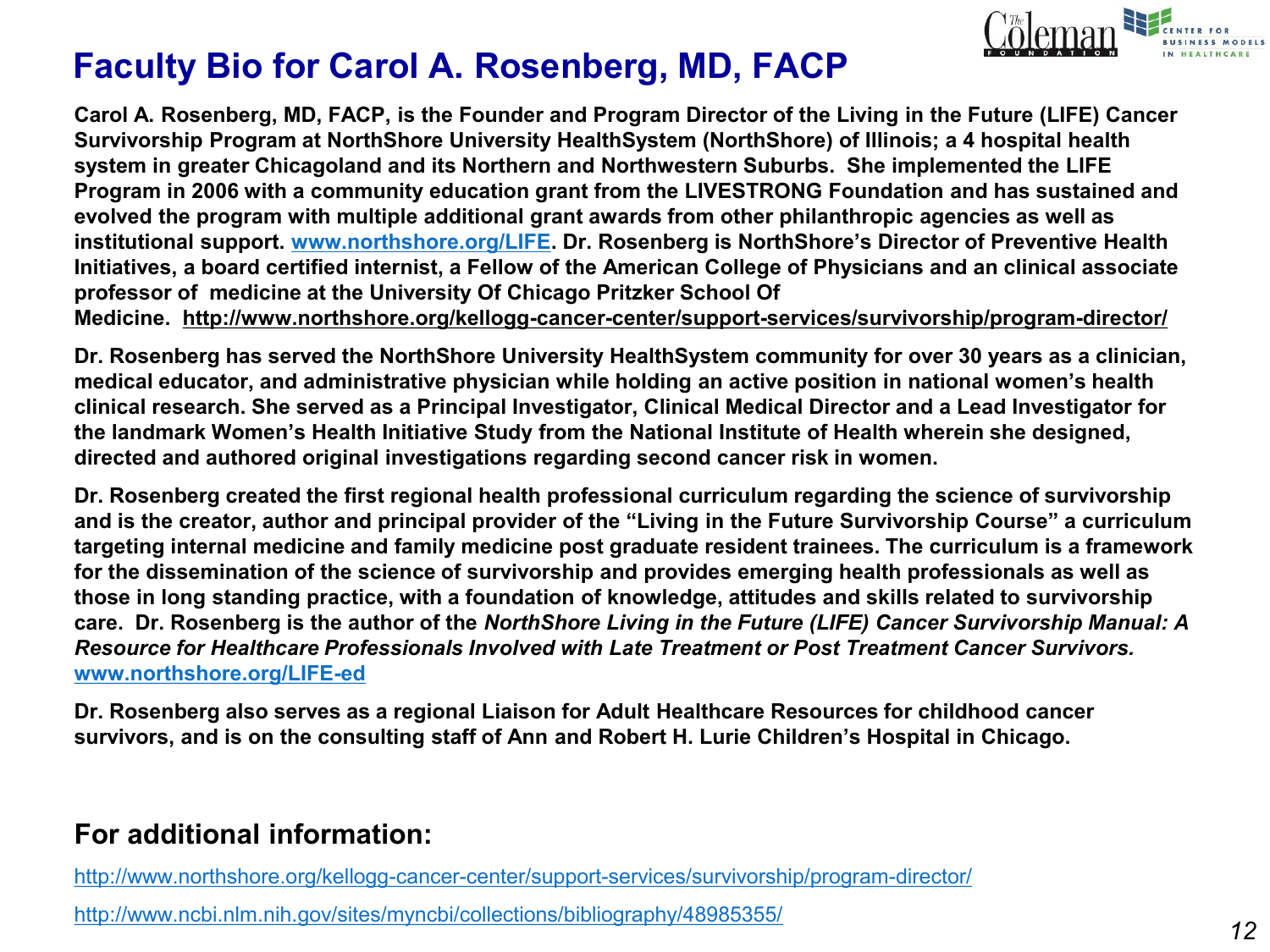

### **Faculty Bio for Shelly S. Lo, MD**

**Shelly S. Lo, MD Director, Cancer Risk Assessment and Prevention Clinic, Loyola University Medical Center and is a medical oncologist specializing in breast cancer and GI malignancies. She is an associate medical director for Loyola Hospice. She is board certified in Medical Oncology and Hospice and Palliative Care.**

**For additional information:**

<https://www.loyolamedicine.org/doctor/shelly-lo>